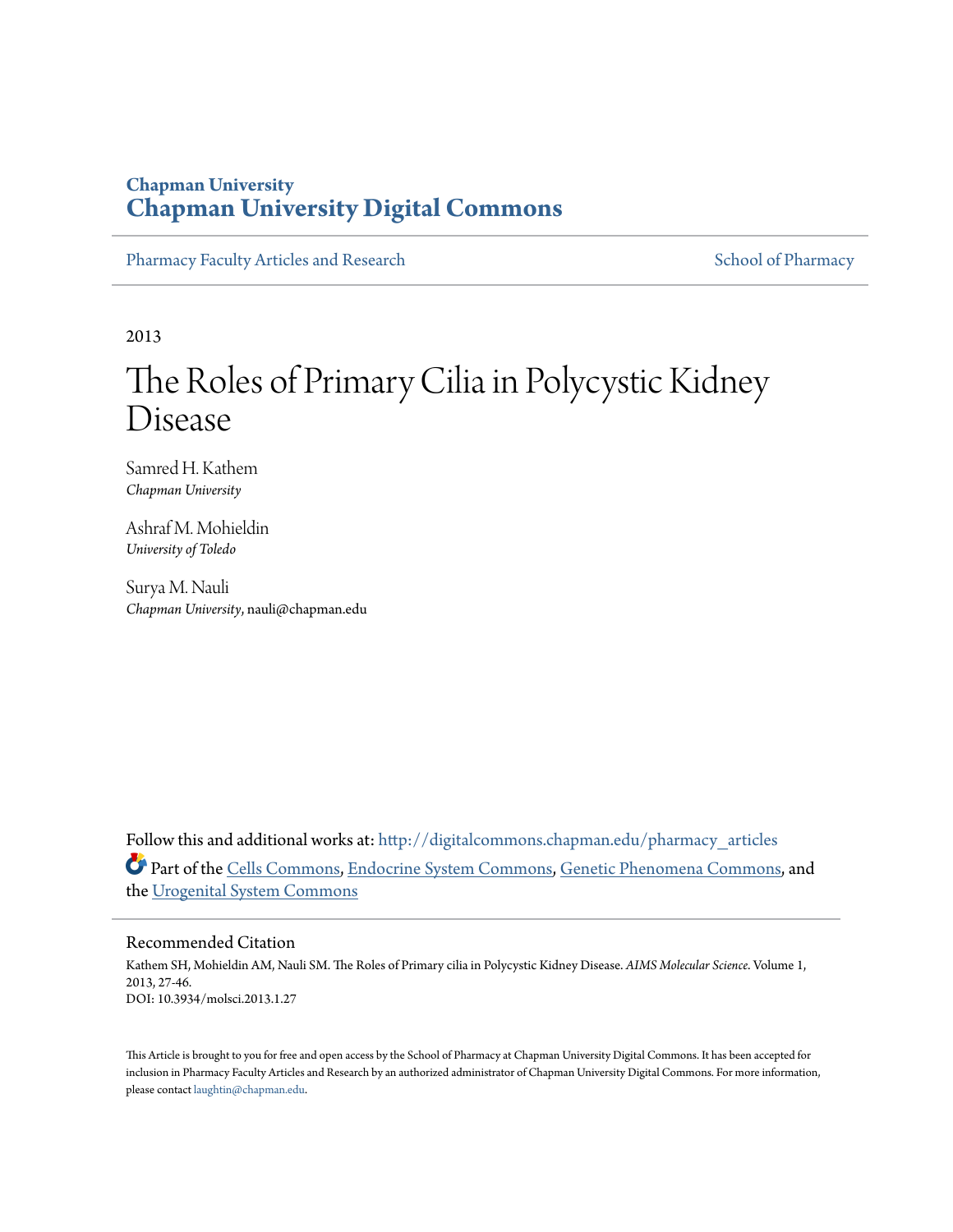## The Roles of Primary Cilia in Polycystic Kidney Disease

#### **Comments**

This article was originally published in *AIMS Molecular Science*, volume 1,in 2013. [DOI: 10.3934/](http://dx.doi.org/10.3934/molsci.2013.1.27) [molsci.2013.1.27](http://dx.doi.org/10.3934/molsci.2013.1.27)

## **Creative Commons License**<br> **C Q Q**

This work is licensed under a [Creative Commons Attribution 3.0 License.](http://creativecommons.org/licenses/by/3.0/)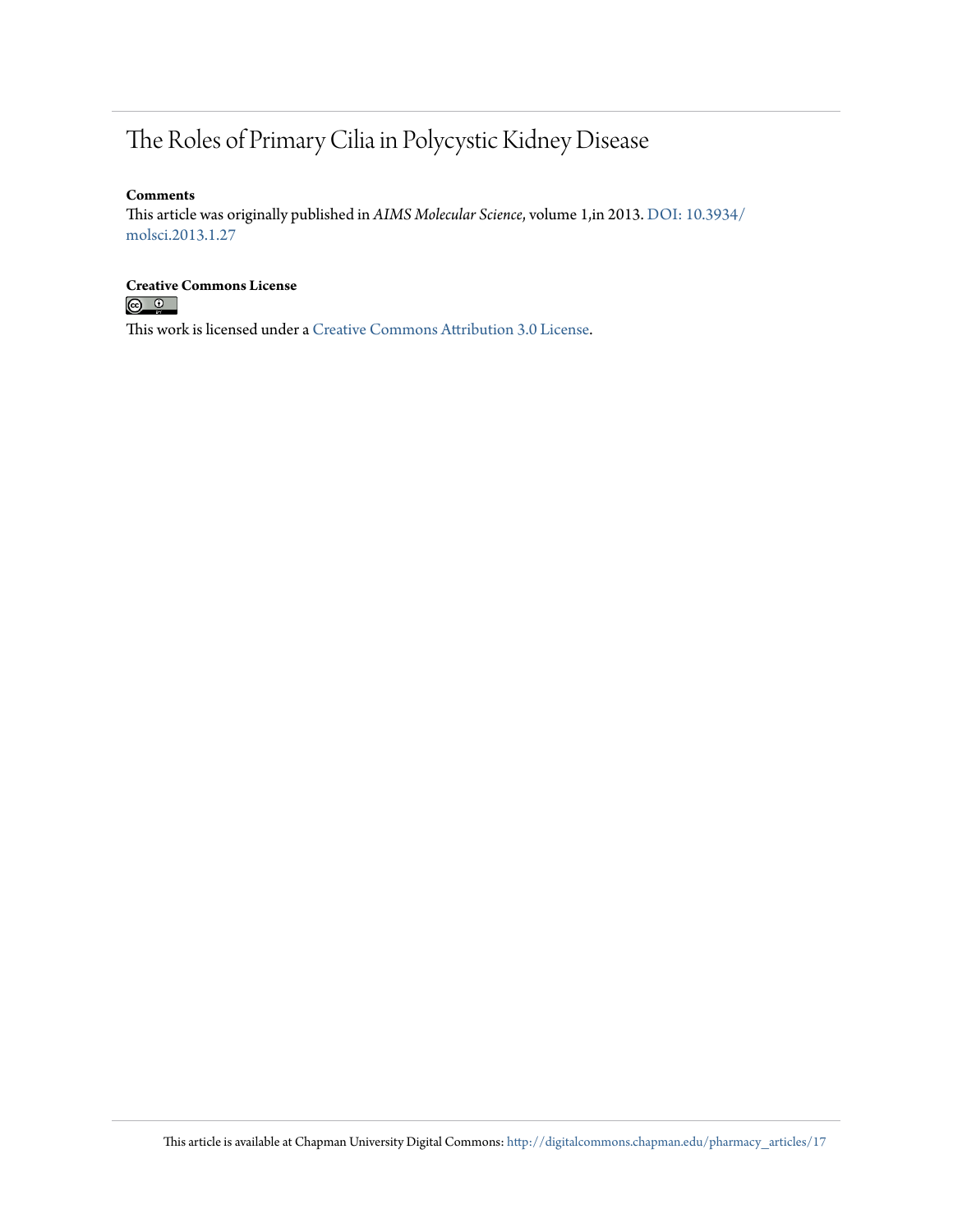*Review* 

### **The Roles of Primary cilia in Polycystic Kidney Disease**

Sarmed H. Kathem <sup>1,2</sup>, Ashraf M. Mohieldin <sup>1</sup>, Surya M. Nauli <sup>1,\*</sup>

<sup>1</sup> College of Pharmacy and Pharmaceutical Sciences, University of Toledo, Toledo, Ohio

<sup>2</sup> College of Pharmacy, University of Baghdad, Baghdad, Iraq

**Running title:** Chemosensory and mechanosensory primary cilia

**\* Correspondence:** Email: Surya.Nauli@UToledo.Edu; Tel: 419-383-1910; Fax: 419-383-1909;

**Abstract:** Autosomal dominant polycystic kidney disease (ADPKD) is an inherited genetic disorder that results in progressive renal cyst formation with ultimate loss of renal function and other systemic disorders. These systemic disorders include abnormalities in cardiovascular, portal, pancreatic and gastrointestinal systems. ADPKD is considered to be among the ciliopathy diseases due to the association with abnormal primary cilia function. In order to understand the full course of primary cilia and its association with ADPKD, the structure, functions and role of primary cilia have been meticulously investigated. As a result, the focus on primary cilia has emerged to support the vital roles of primary cilia in ADPKD. The primary cilia have been shown to have not only a mechanosensory function but also a chemosensory function. Both structural and functional defects in primary cilia result in cystic kidney disease and vascular hypertension. Thus, the mechanosenory and chemosensory functions will be analyzed in regards to ADPKD.

**Keywords:** aneurysm, chemosensory, hypertension, renal epithelia, vascular endothelia

#### **1. Introduction**

Autosomal dominant polycystic kidney disease (ADPKD) is the most common inherited cystic renal disease and is considered the most common single gene disorder of the kidneys. ADPKD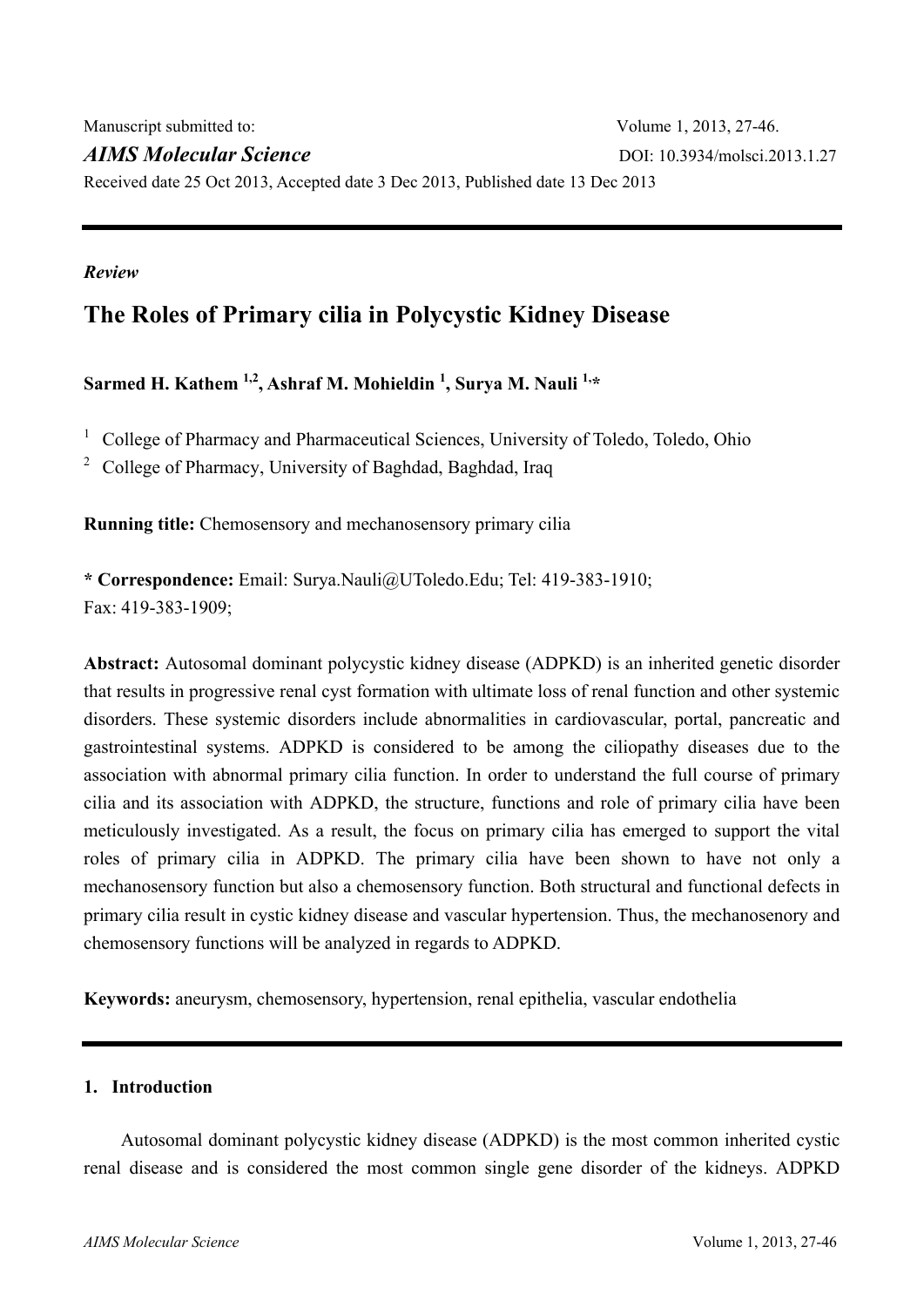affects approximately 600,000 people in the United States and 1:400 to 1:1000 people worldwide [1,2]. ADPKD is a systemic disorder that includes a variety of renal and extra-renal abnormalities that ultimately result in cystic and non-cystic features. The main clinical characteristic of the disease, however, is the progressive increase in the number and size of renal cysts, with secondary destruction of renal parenchyma.

In a prospective clinical study, Grantham JJ et al showed that the total kidney volume in ADPKD patients increased from 204 ml to 218 ml over 3 years, which estimates the total cyst volume increase as 5.27% per year [3]. On the other hand, renal function deterioration was estimated as a decline in glomerular filtration rate of  $4.3 \pm 8.1$  mL/min per year. This ultimately leads to end stage renal disease (ESRD) in about 43–48% of patients by 58–73 years of age [4].

In addition to renal cysts, renal manifestations include urinary tract infection, flank pain, hematuria, nephrolithiasis and renal failure [5,6,7]. Extra-renal cystic features are also developed in organs including the liver, pancreas, ovaries and choroid plexus. Cardiovascular abnormalities include vascular hypertension, left ventricular hypertrophy, intracranial aneurysms, aortic aneurysms, arachnoid aneurysms, cerebral artery dolichoectasia, mitral valve prolapse, mitral regurgitation, aortic insufficiency, and tricuspid regurgitation. Although renal characteristics are prominent features, the cardiovascular abnormalities are responsible for 80% more deaths in ADPKD than ESRD. Furthermore, intracranial aneurysms affect 4–12% of ADPKD patients, with a risk of rupture about five-fold more than in the general population. Thus, aneurysm rupture is considered a serious complication threatening the lives of ADPKD patients [6,8].

Most importantly, ADPKD is a pathology associated with cilia dysfunction, also known as ciliopathy [9,10]. The primary cilium is a solitary " $9 + 0$ " microtubule-based, hair-like organelle anchored to the mother centriole and projecting from the surface of almost all mammalian cells. In addition to the wide range of sensory functions, primary cilia are also critical for developmental and physiological functions. Historically, the story of this cellular antenna is really interesting; it was first described by Zimmermann as early as 1898 [11]. Since that time, primary cilia were regarded as nonfunctional remnants from evolution. As a result, the research on primary cilia was relatively limited until the last decade, when extensive research has been focused on this organelle. Moreover, an assessment of the research done on primary cilia in the last five decades, using PubMed search, revealed that the research comprised only about 10% of the total research performed on primary cilia from 1960 to 2000. This means that primary cilia research increased nine-fold in the last decade compared to the previous four decades. Therefore, not surprisingly, the rapidly growing focus on primary cilia since the year of 2000 has attracted researchers' interest to uncover many unknown entities and relate them to diseases associated with defective cilia structure/function.

Structurally, the primary cilium composed of five main compartments [12] (Figure 1). The *axoneme* is composed of nine parallel pairs of microtubules posttranslationally acetylated to support the long structure. These microtubules are arranged circumferentially, without a central pair like the one that is always seen in motile cilia. The *ciliary membrane* houses many receptors, ion channels,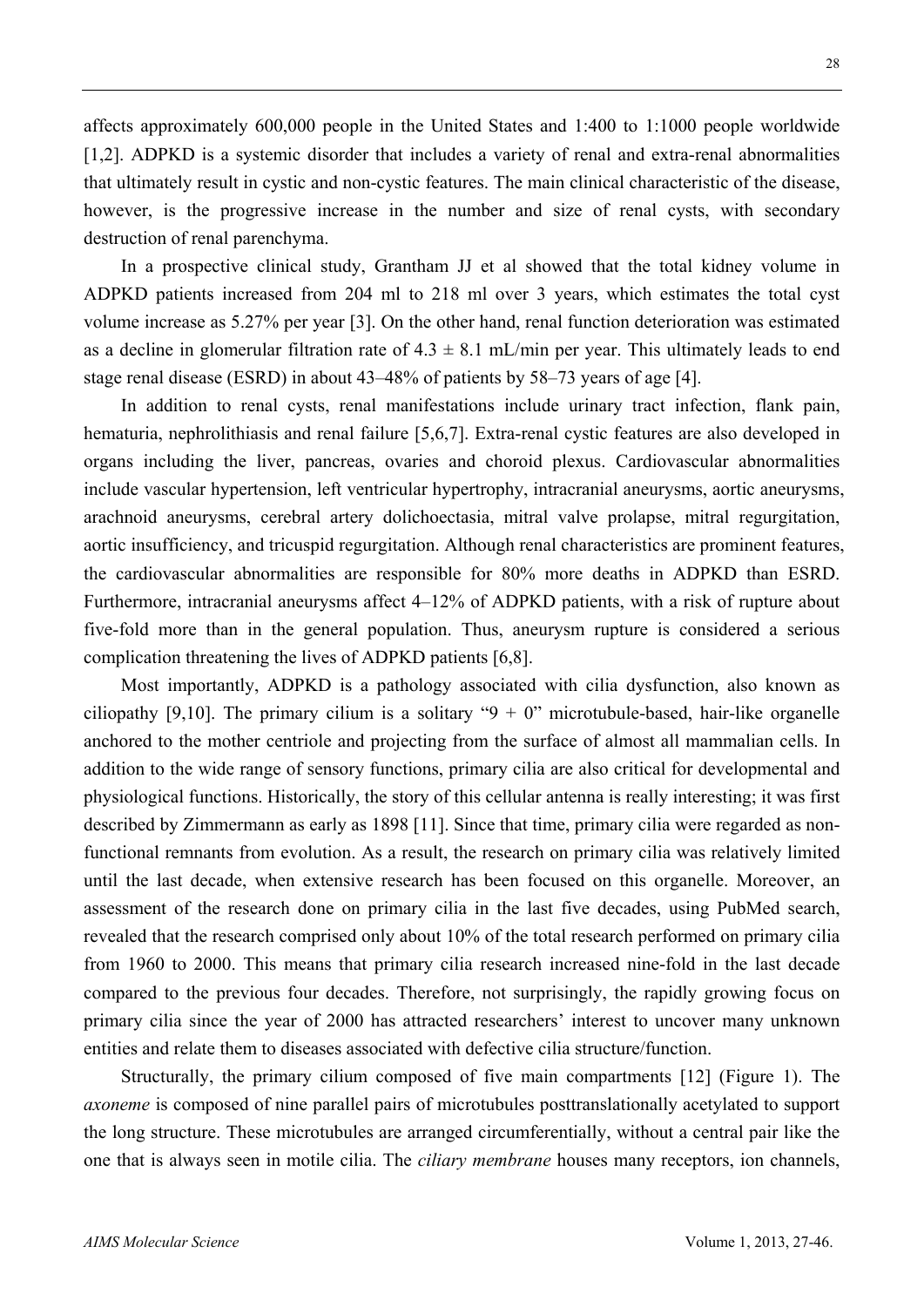transporters and sensory proteins that serve definitive functions. Many of these proteins are not yet completely established. Some of those receptors are localized to the ciliary membrane only at a certain time to perform a defined function and then translocated out of the cilia. *Cilioplasm* is constituted of the soluble compartment of the cilia. It has been recently proposed that cilioplasm acts as a calcium signaling compartment in response to mechanical and chemical stimuli [13]. Cilioplasm is also enriched with many other signaling proteins. Thus, this dynamic compartment includes mainly two types of proteins, signaling and transport (such as intraflagellar transport) proteins (like IFT proteins). Both signaling and transport proteins are required to coordinate a key role in cilia assembly and function. The *basal body* is a mother centriole to which the ciliary axoneme is rooted. In addition to its vital structural role, the basal body houses many signaling proteins that serve various functions. The *transition zone* region composes of transition zone and fibers. The region connects basal body and ciliary axoneme and plays critical roles in ciliogenesis and ciliary access [14].



**Figure 1: The primary cilium is composed of ciliary membrane, cilioplasm, axoneme and basal body. Basal bodies are composed of transition fiber (orange), centrioles (red), basal foot and cap (black) and basal body anchorage (blue). The ciliary membrane and axoneme make up the upper part of the primary cilia.** 

#### **2. Roles of Primary Cilia**

Owing to the unique localization of a variety of receptors, ion channels, transport proteins and signaling proteins, primary cilia serve a broad range of functions. Recent ciliary genomics and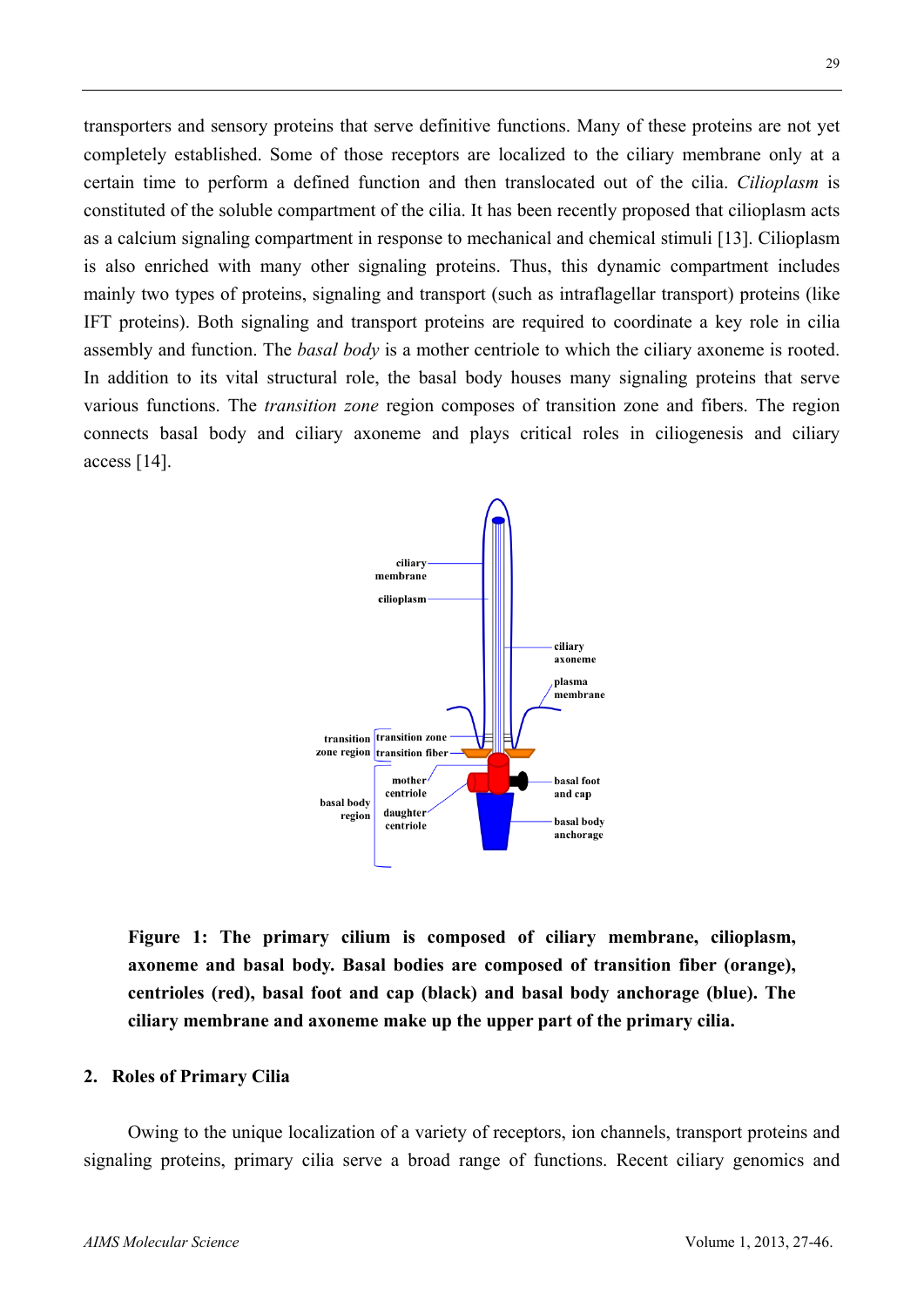proteomics data sets have estimated that the vertebrate cilium function might involve about 1000 different polypeptides [15]. Working as a cellular antenna, primary cilia sense and conduct a range of signaling pathways from mechanical and chemical stimuli [16,17,18]. The ciliary pathways studied include signaling through calcium, sonic hedgehog, Wnt, mTOR, JAK/STAT, and MAPK, among a growing list. These signaling pathways play a key role in various vital cellular processes like development, differentiation, cell cycle, apoptosis, tissue homeostasis and planar cell polarity [19].

Apart from playing a chemosensory role manifested as receiving extracellular information, primary cilia may also perform the opposite "chemosecretory" function, manifested as releasing information to the extracellular environment [20]. This new area of research is supported by a study revealing that polyductin, a ciliary membrane protein, undergoes proteolytic cleavage with the release of extracellular domain into the lumen [21]. In addition, polycystin-1 is shown to undergo cleavage with the secretion of a small amount of N-terminal domain to the extracellular environment [22]. Furthermore, membrane-sheathed objects carry Shh and retinoic acid secreted from the ciliated cells of the embryonic node in response to fluid flow, critical for left-right determination [23]. Equally important, many PKD-associated proteins form exosome-like vesicles, which are shed in the urine [24]. Exosomes are produced by the cell and released from the cell membrane. Because the exosomes emerge from an intracellular vesicle near the base of the cilium, the authors suggest that some exosomes proteins are derived from cilia. Furthermore, exosomes interact with and adhere to ciliary membrane. Although the shedding of these proteins has an unknown function, the idea of ciliary chemosensory function is interesting and worth further investigation.

#### **3. Mechanosensory and Chemosensory Cilia Functions**

Functioning as cellular antennae, primary cilia receive a complex pool of external stimuli and transduce them into intracellular signaling to control an expanding list of cellular functions. These external stimuli may consist of physical stresses like flow and pressure, or chemical substances like ligand, growth factor and morphogen. One of the most studied ciliary functions is mechanosensation, which is a flow sensing ability of the primary cilium to sense the overpassing fluid. Genetically manipulated non-ciliated cells or chemically ablated cilia from ciliated cells are found to be mechano-insensitive to fluid flow, supporting ciliary mechanosensory function [19,25]. It is generally accepted that polycystin-1 and -2 are two of many ciliary proteins responsible for the mechanosensing function attributed to the primary cilia [26,27,28]. Furthermore, the ciliary bending model in response to fluid dynamics, hypothesized by Schwartz *et al* [29], has gained more support through recent studies with different experimental designs [30,31]. In this model, the flexural rigidity of primary cilia is calculated to predict the cilium bending behavior, where a "heavy elastica" model is validated to interpret the mechanosensory function as a result of cilium bending. Recently, our laboratory further confirmed cilia bending-induced calcium signaling [13]. Our data show that cilium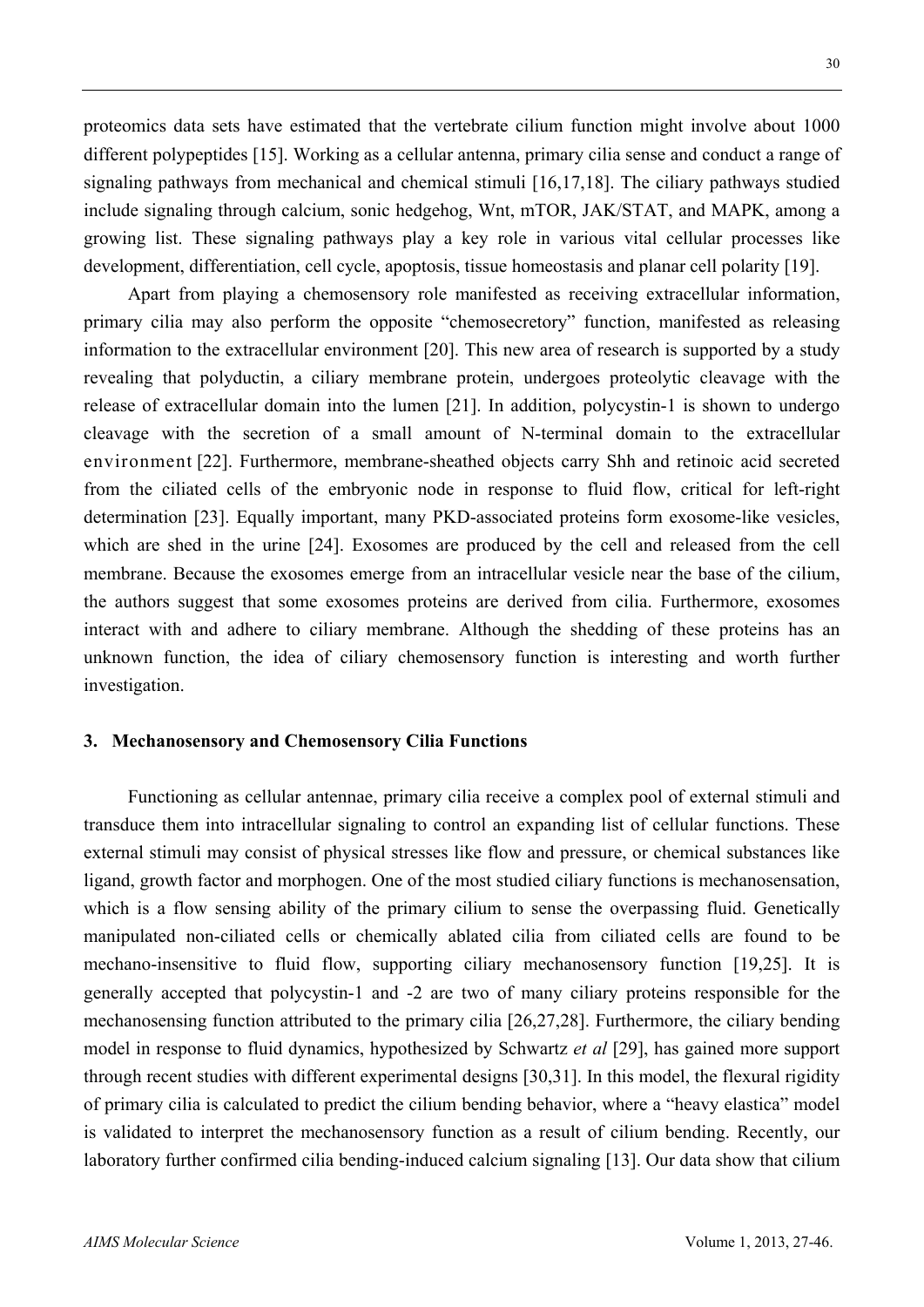bending causes cytoskeletal deformation, and there is a lag time between bending, which is fast, and the delayed cytosolic calcium increase. Cilium bending results in stress building up on the cell membrane, caused by the stretching property of the membrane, which is delayed compared to bending. It is postulated that stress by bending is localized at the base of ciliary membrane, and the delay in calcium response upon cilia bending is caused by mechanical properties of the cell membrane [32]. Our laboratory recently shows that polycystin-2 channel opens to let calcium ions enter into the cilioplasm [13].

Looking at the substantial heterogeneity in flow chamber design, shear stress forces, cell types and other experimental varieties involved in the studies of ciliary mechanosensation, the data strongly conclude that the polycystin-1 and -2 complex localizes to the mechanosensory compartment of primary cilia [33]. Collectively, the ciliary bending model [29], bending-induced membrane stretching at the base of primary cilia [32], or any other hypothetical model to interpret mechanosensation [31] indicate that fluid flow can cause a conformational change within the ciliary membrane.

Another type of external stimuli received by the primary cilia is a chemical signal. The interaction of any chemical mediator or ligand to its specific receptor with the subsequent signaling cascade housed in the primary cilium renders this organelle as a chemosensor. Dopamine receptor type-5 [34], 5-HT6 receptor [35], somatostatin receptor-3 [36], purinergic  $P2Y_{12}$  receptor [37], melanin concentrating hormone receptor-1 [38], patched and smoothened receptors of hedgehog [39,40], Wnt signaling network [41], PDGFR $\alpha$  [42], and vasoactive intestinal receptor-2 [43], among others, are examples of receptors and their associated signaling cascades localized to the primary cilia [12]. An outstanding study from Christensen laboratory further shows that PDGFRα dimerizes and is phosphorylated in the cilium [44]. Our laboratory and others have further confirm the ciliary function in the process of wound healing [44,45,46]. Thus, the unique localization of these signaling pathways proposes the primary cilium as a chemosensor and a key coordinator of various cellular signaling and functions.

A recent study also elegantly shows that a functional ciliary complex composed of polycystin-2, adenylyl cyclase-5/6, phosphodiesterase-4C and A-kinase anchoring protein-150 are cross-talked in the primary cilia to regulate cAMP level [47]. In addition, another study suggests that Mchr1 and Sstr3 form heteromers in the primary cilia membrane, a process that modulates ligand binding properties as well as downstream signaling [48]. More recently, it was shown that ciliary localization of GRP88 protein plays an important role in negatively regulating ciliary D1 dopamine receptor function, while asserting its inhibitory effect on non-ciliary β2 adrenergic receptor [49]. These studies provide evidence of the functional cilia receptor interaction and open the way to further formulate the idea of a cilium as a centerpiece of receptors homing.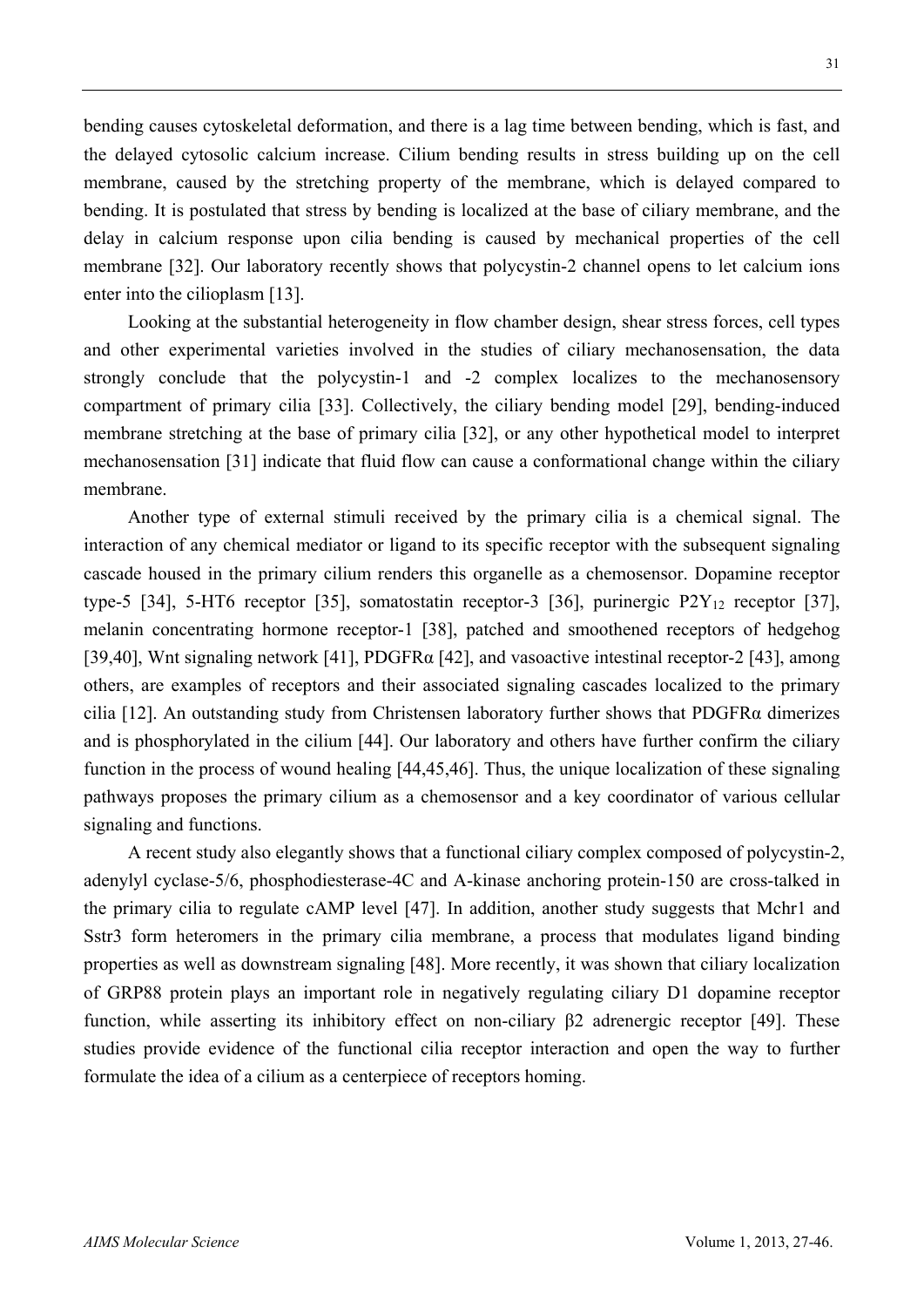

**Figure 2: Both polycystin-1 and polycystin-2 form a mechanosensory complex protein through their COOH termini. Polycystin-1 is an eleven-transmembrane protein with a huge extracellular domain, and polycystin-2 is a six-transmembrane calcium channel. There are many other proteins that interact with the intracellular domains of the polycystin complex. This illustration was modified from the original [50].** 

#### **4. Renal Epithelial Function of Cilia**

#### *4.1 Mechanosensory primary cilia*

Polycystin-1 is a large transmembrane protein composed of 4302 amino acids and 11 membrane spanning domains (Figure 2). Polycystin-1 has a long extracellular N terminal domain to mediate mechanosensory function and a short intracellular C-terminus involved in intracellular signaling and interaction with polycystin-2 [51]. Polycystin-1 is expressed in the primary cilia as well as in cellcell adhesion sites at the basolateral locations like desmosomal junctions and adherence junctions [52,53]. As a signaling entity, ciliary polycystin-1 undergoes several critical functional cleavages, the first of which occurs at a G protein-coupled receptor proteolytic site located at the extracellular Nterminal domain [22]. This cleavage is vital for normal kidney development and polycystin-1 mechanosensory function and signaling [22,54]. The other cleavage site is located at the intracellular C-terminal tail liberating polypeptide fragments that transmit messages to the nucleus and mediate STAT6/P100 [55], AP-1 [56] and canonical Wnt [57] signaling pathways. Fluid-flow is considered an important regulator of these cleavages and contributes to normal function of polycystin-1 [55,56].

Beyond the cleavage of polycystin-1, other signaling pathways of polycystin-1 include polycystin-1 interaction with G-proteins, where polycystin-1may act as atypical GPCR [58,59].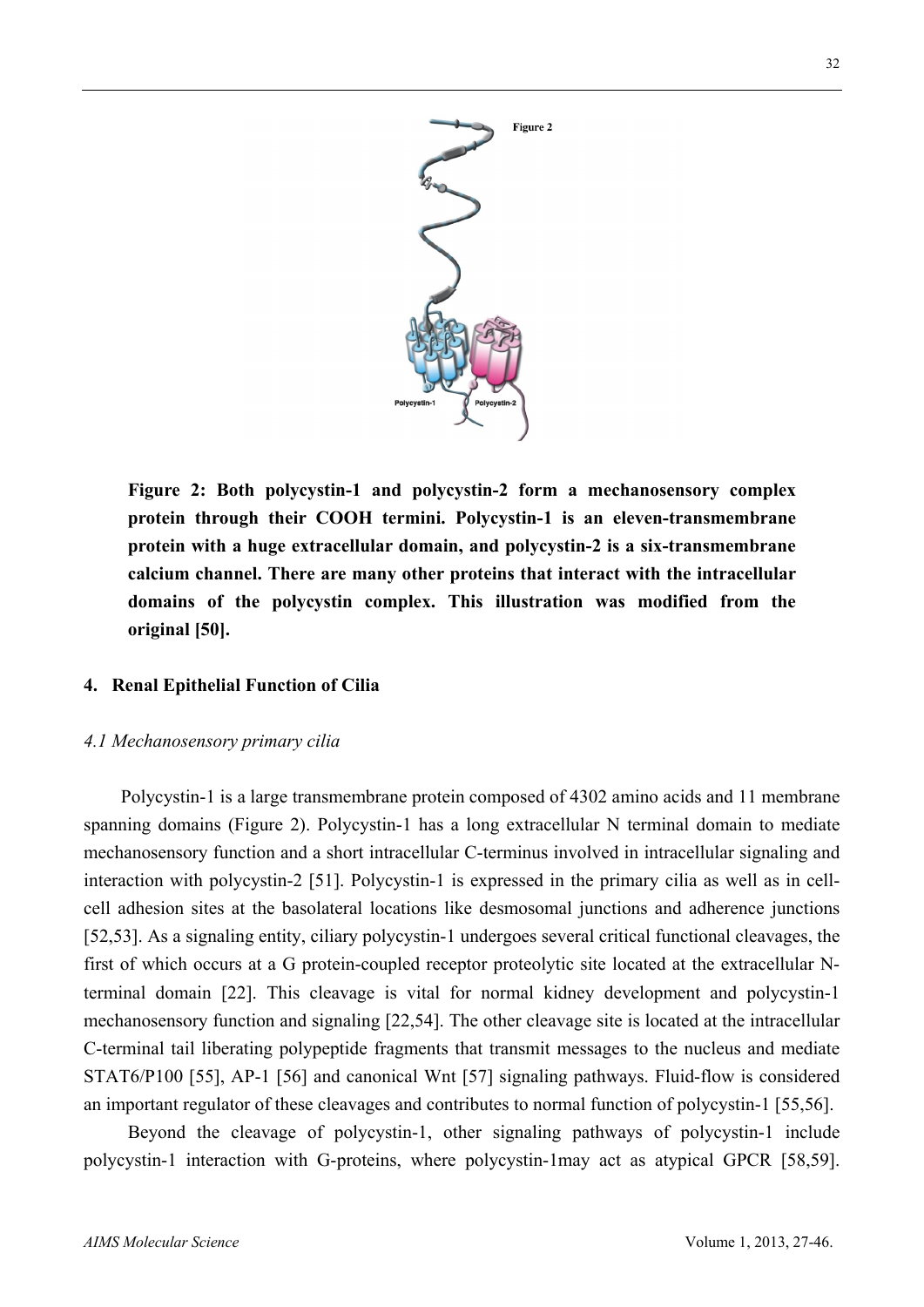Interestingly, polycystin-1 can activate AP-1 transcription factor and JNK through several heterotrimeric G-proteins [60,61]. AP-1 signaling components are important regulators of cell proliferation and differentiation, which have been implicated in the pathogenesis of ADPKD [62,63]. In addition, polycystin-1 regulates JNK/Bcl-2 apoptosis pathway via  $Ga_{12}$  stimulation, an important factor for cyst development [64]. Polycystin-1 also mediates Gαq-activated pathway through calcineurin/NFAT, an important regulator of cell growth, differentiation and adaptation [65]. Another signaling pathway regulated by polycystin-1is mTOR, an important regulator of cell growth. The C-terminal domain of polycystin-1 inhibits the mTOR cascade through the TSC1-TSC2 complex, retarding cell growth [66,67].

Polycystin-2 is a nonselective  $Ca^{2+}$  permeable transient receptor potential channel composed of 968 amino acids (Figure 2). Polycystin-2 is an integral protein with six membrane-spanning domains and intracellular C- and N-terminal domains [68]. In addition to its unique subcellular localization in the primary cilia membrane, polycystin-2 is also expressed in the endoplasmic reticulum membrane [69]. Polycystin-2 is involved in calcium signaling through its physical interaction with polycystin-1 [70,71]. It is thus believed that localization of the polycystin-1 and -2 complex in the cilia is required for proper mechanosensory cilia function [72].

The primary cilium in the renal epithelia senses shear-stress resulting from tubular fluid flow, where this mechanical stimulation is processed by the polycystin complex. This complex is essential for mechanosensory function, as revealed in studies using a mutated form of polycystin-1 and blocking antibodies for polycystin-1 [27]. In addition, the presence of primary cilium is essential for the mechanosensory function of the renal epithelium, as revealed in studies utilizing mutated abnormal cilia structure from *Tg737 orpk/orpk* cells and chemical ablation of cilia from ciliated cells [25,73]. In MDCK cells, Praetorius and Spring showed that calcium signal was initiated by a calcium influx, followed by calcium release from IP<sub>3</sub> sensitive stores [74]. However, Nauli *et al* found that shear stress-induced calcium signal is independent from phospholipase C or IP<sub>3</sub>, instead depending upon ryanodine sensitive stores in embryonic mouse collecting duct epithelial cells [13,27]. To address this discrepancy, Xu et al shows that fluid-shear induced cilia activation can also release ATP in renal epithelia [75]. The ATP will then activate the purinergic signaling pathway, which requires phospholipase C or IP<sub>3</sub>. In addition, the IP<sub>3</sub> receptor also physically interacts with and is regulated by polycystin-2 in the endoplasmic reticulum membrane, boosting  $IP_3$ - mediated calcium release [76]. On the other hand, polycystin-1 negatively regulates the IP<sub>3</sub> receptor in the endoplasmic reticulum membrane, creating an opposing effect of polycystin-2 [77].

#### *4.2 Chemosensory primary cilia*

In IMCD3 cells derived from a kidney collecting duct, an orphan G protein-coupled receptor (GPR88) has been shown to localize to primary cilia [49]. This orphan GPCR plays a modifying role on dopamine-1 and β2 receptors signaling through cAMP. In the proposed model, ciliary GPR88

33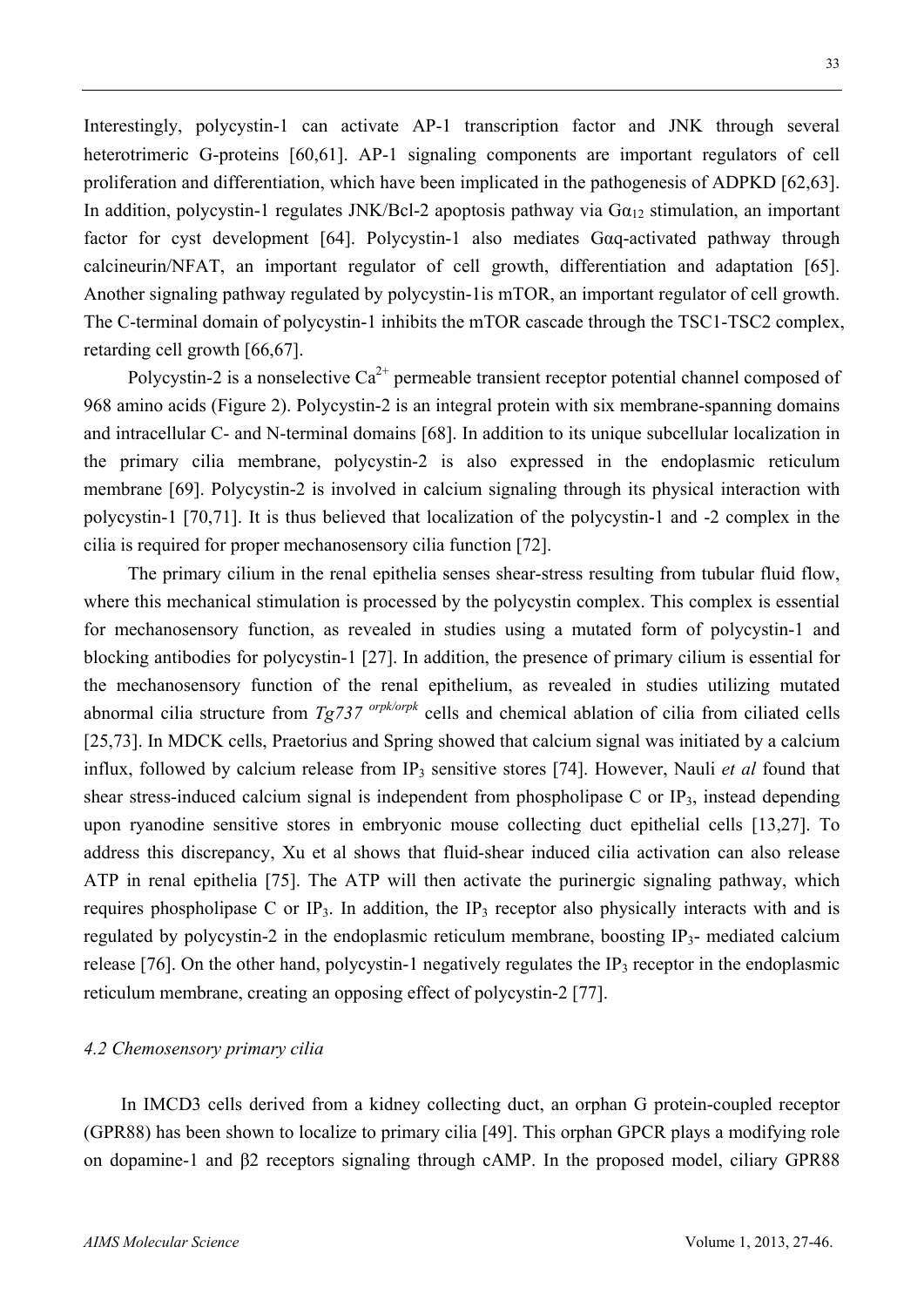negatively regulates the human dopamine receptor that is coexpressed and targeted to primary cilia. On the other hand, ciliary targeting of GPR88 protects β2 receptor mediated cAMP activation from its inhibitory effect. As cAMP is known to have an important role in renal pathogenesis, GPR88 might be a therapeutic target.

It is yet unknown whether a purinergic receptor (P2R) is localized to the renal primary cilium, although it is known to localize to the primary cilium of cholangiocyte [37]. It was also shown that only ciliated cells can releases ATP [75,78]. Furthermore, endogenously released or exogenously added ATP enhanced flow-induced calcium signaling, suggesting a chemosensory role of primary cilia. To confirm this observation, ATP scavengers, as well as antagonists for both P2X and P2Y, weaken this cilium-dependent calcium signal. This implies a chemosensory function for renal primary cilia to ATP.

Another proposed chemosensory role of renal primary cilia is attributed to integrins, the extracellular matrix receptors that play an important role in cell adhesion, differentiation and mechanotransduction. Praetorius *et al* showed that  $\beta_1$ ,  $\alpha_3$  and  $\alpha_5$  integrins were colocalized to renal primary cilia in MDCK cells [79]. These cells respond to the  $\beta_1$  integrin agonist, fibronectin, through eliciting intracellular calcium fluxes. Interestingly, primary cilia potentiate the fibronectin-activated  $\beta_1$  integrin-induced calcium signal; however, this pathway is independent of ciliary-mediated flowinduced calcium signaling. This clearly leads to the conclusion of a chemosensory function of the renal primary cilia.

Several lines of evidence revealed a key role of primary cilia in regulating hedgehog (Hh) signaling (Figure 3). In renal cells, among other mammalian cells, Hh signaling function through Smoothened (Smo) and Patched (Ptc) receptors was reported to be essential for cell proliferation, morphogenesis, organogenesis, tissue differentiation and embryonic development. Mutations in IFT proteins, which are essential for cilia structure and function, led to disruptions of Hh pathways and developmental disorders [80]. In the absence of Hh ligands, Ptc is localized to the primary cilia membrane and negatively regulates Hh signaling by repressing Smo [39]. This allows primary cilia to function as chemosensors in response to the Hh ligand. Upon binding to its ligand, Ptc moves out of the cilium, permitting Smo to accumulate in the primary cilium [39,40] and activating the downstream Hh signaling network, mainly through Gli transcription factors [81].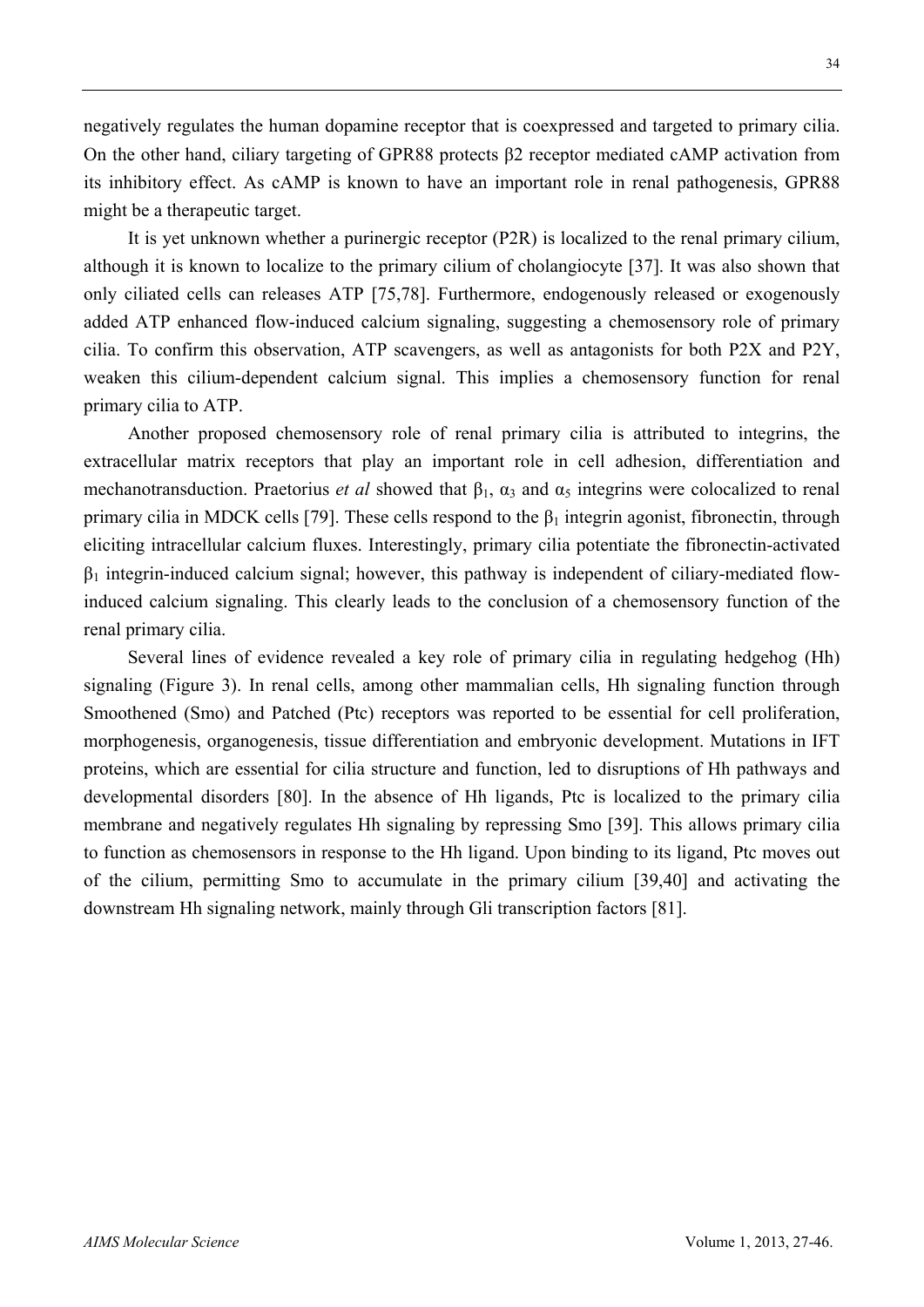

**Figure 3: The diagram illustrates the mechanism that polycystin-1 (PC1), polycystin-2 (PC2), signaling proteins, molecules and other receptors exert on signaling pathways leading to cyst formation. The blue box indicates the reduced molecules and signaling proteins in ADKPD. The orange box indicates the increased signaling proteins in ADPKD, which are thought to be responsible for an increase in cell proliferation including cAMP, Ras/Raf/ERK, AC, and mTOR activity. In addition, EGFR activation is also enhanced by amphiregulin (AR) that is abnormally expressed in cystic cells through cAMP, CREB and AP1 signaling (not shown). The sphonigolipid, Na+/K+ ATPase, Wnt and P2x7 purinergic receptors are also involved in the regulation of mTOR and TSC1/TSC2 complex activity. Other receptors that are involved in ADPKD include adenosine receptor-3A (A3AR) and somatostatin receptor (SR), which regulate activity of adenylate cyclase (AC). This illustration was modified from the original [82].**

#### **5. Vascular Endothelial Function of Cilia**

#### *5.1 Mechanosensory primary cilia*

Primary cilia can also be observed in vascular endothelial cells *in vitro* and *in vivo*. Endothelial primary cilia are relatively shorter than the renal cilia; however, the mechanosensory function of vascular endothelial cells largely resembles that of renal epithelial cells. The ciliary polycystin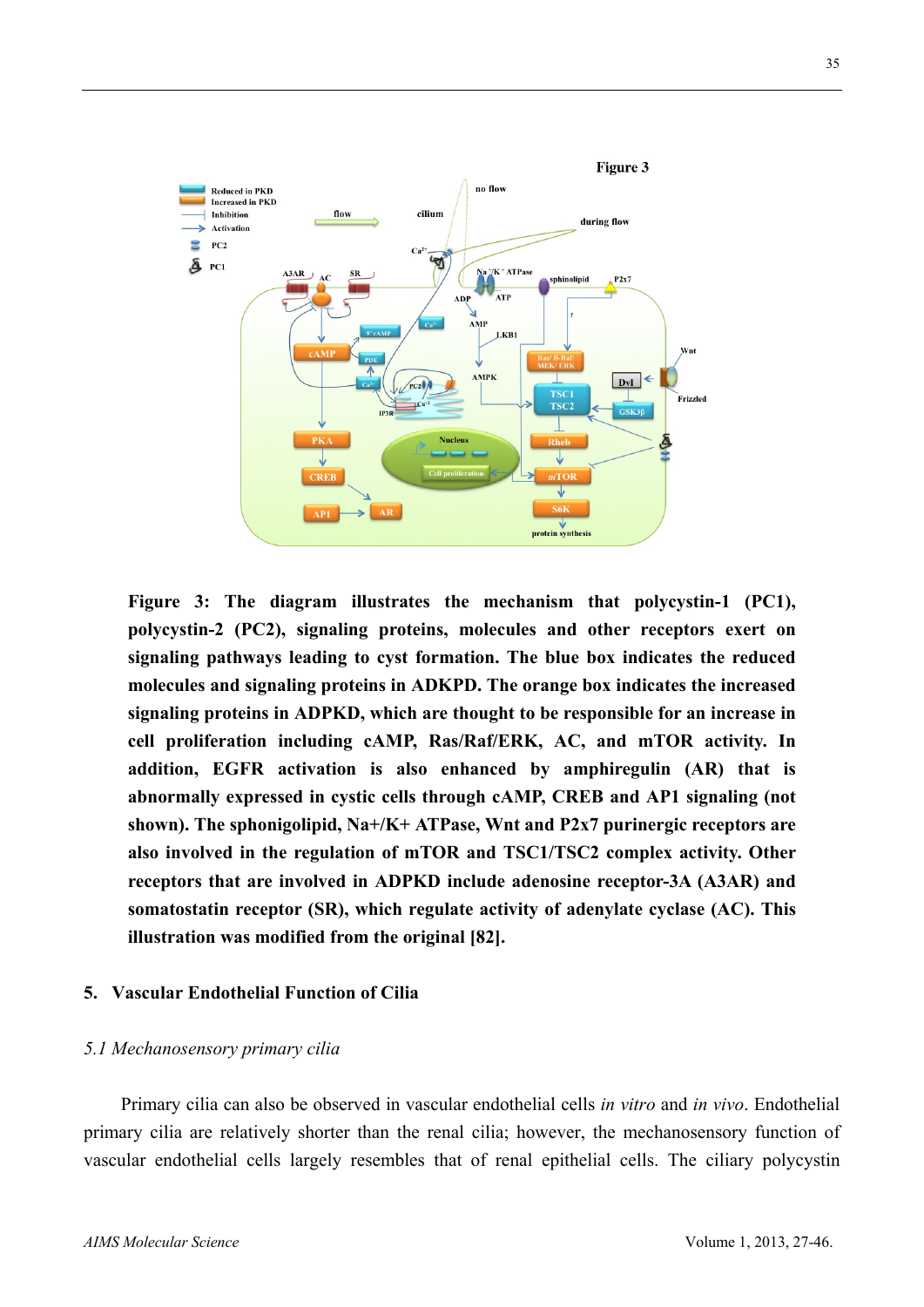flowing within the vasculatures is not a new idea. For over 120 years, it has been known that blood vessels develop branches in fast blood flow areas, while branches are not formed in the slow flowing

where intracellular calcium is used as an indicator [46].

blood vessels of chick embryos. This observation indicates that blood flow velocity and shear stress regulate branching angiogenesis [85,86]. Furthermore, shear-stress has been confirmed to regulate blood vessel diameter, revealing the importance of shear-induced events in vascular growth and remodeling [87,88,89]. Angiogenesis, vessel diameter, vascular growth and remodeling have important implications in health and disease; therefore, it is fundamental to understand the mechanisms and signaling pathways that govern these physiological and pathophysiological processes. Owing to the unique structure, location, length and localization of various functional proteins, primary cilia can be a promising model to illustrate various physiological and pathological processes, in addition to becoming a novel therapeutic target for a mechano-therapy [90].

complex is the most upstream component of the signaling cascade. This complex mediates the translation of extracellular mechanical signals into intracellular biochemical downstream signals,

important drag force, also known as shear-stress. Being one of the most important cell-linings within the cardiovascular system, vascular endothelia mechanically sense shear stress and convert it into an array of biochemical signals [16,83]. Endothelial cells can precisely distinguish shear-stress from other types of physical forces imposed on them by blood flow [84]. The significance of blood

In addition to the many other vital functions, blood flowing over the endothelia produces an

Endothelial cells detect shear stress via the polycystin-1 and -2 mechanosensory complex localized to primary cilia [28,91]. Primary cilia and polycystin-1 are essential to the mechasosensing capability of an endothelium, as confirmed by Nauli *et al*, who used embryonic aortic endothelial cells with genetic models without polycystin-1 or cilia. Endothelial cells lacking polycystin-1 or cilia are not able to sense fluid-shear stress [91]. AbouAlaiwi et al further showed that ciliary polycystin-2 is essential for endothelial mechanosensory function. Endothelial cells lacking polycystin-2 are insensitive to fluid shear-stress [28]. Collectively, ciliary polycystin-1 first detects mechanical force imposed by blood flow and transfers the signal to polycystin-2 through their C-terminal domain interaction (Figure 2). Polycystin-2 will allow calcium entry into the cell and activate intracellular stores to further release intraorganellar calcium. Extracellular calcium entry is an important event and a prerequisite for the downstream signaling, as confirmed by the inability of endothelial cells to convert mechanical force into intracellular signaling when removing extracellular calcium from the medium [28]. Uprising intracellular calcium ultimately stimulates eNOS, with the resultant production of vasoactive NO. Production of endothelial NO is reported to be dependent upon calcium, calmodulin, PKC and Akt (Figure 4). Endothelial cells with defective cilia structure or function are thus unable to generate NO in response to fluid shear-stress. It is believed that endothelia with defective NO production, in response to shear stress, would result in pathophysiological consequences.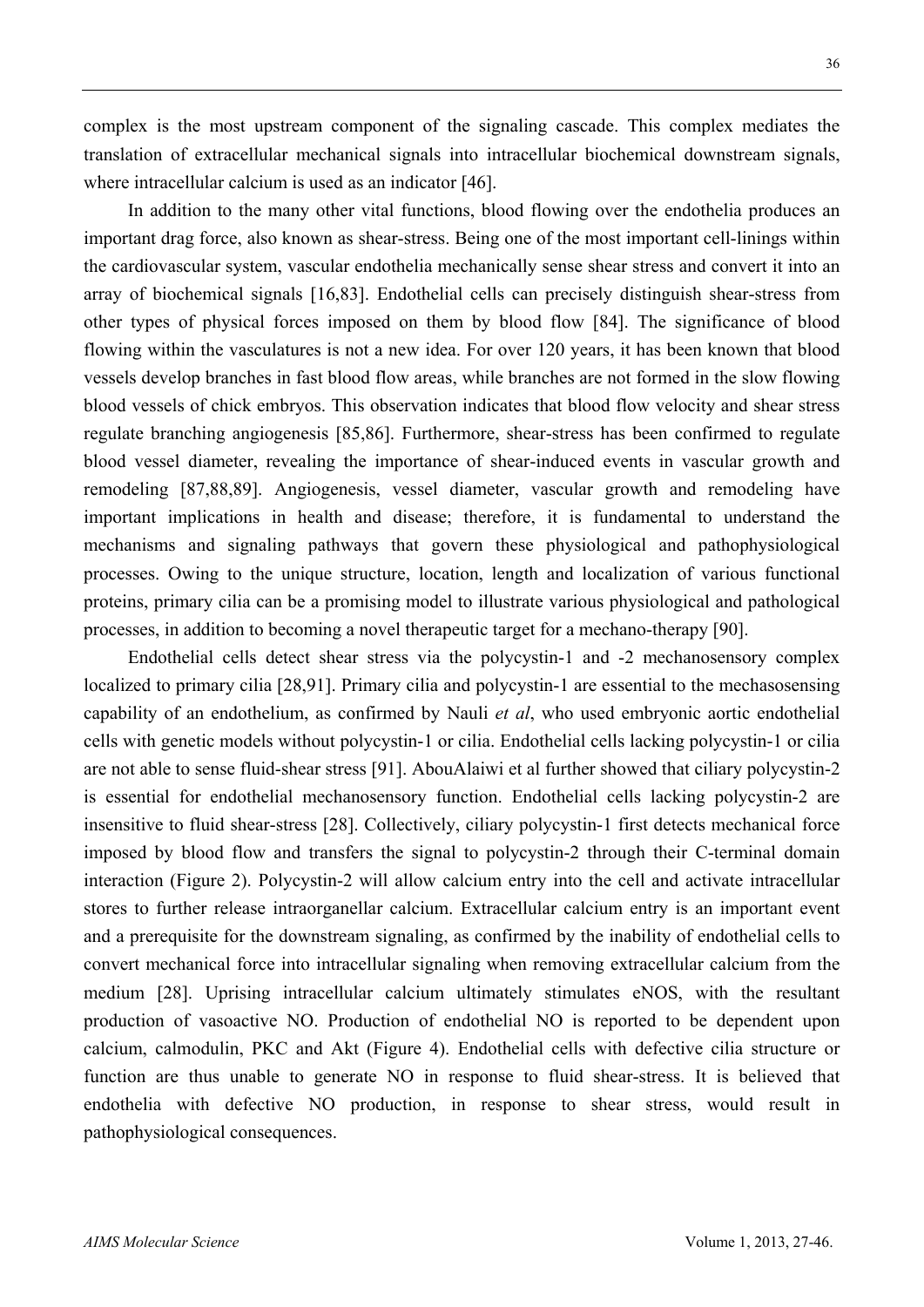Recently, Hierck et al interestingly observed that endothelial primary cilia are essential for shear stress-induced activation of Krüppel-Like Factor-2 (KLF2) transcription factor [92]. KLF2 can be induced by high levels of shear-stress and repressed by low and disturbed flow. Thus, KLF2 is considered a shear-stress marker [93]. Being an important regulator of vasculature status at the transcription level, KLF2 can induce eNOS and thrombomodulin, while it represses endothelin, angiotensin converting enzyme, and proinflammatory and anti-fibrinolytic genes transcription [94,95,96]. Hence, KLF2 plays an important protective role and is a hemodynamic regulator required for proper cardiovascular development and function. Thus, endothelial primary cilia, through the KLF2 pathway, might have promising therapeutic implications.

The mechanosensory endothelial primary cilia also play a key role in autoregulating their own structure and function, as well as in regulating cellular structure and function integrity. As an autoregulatory organelle, the structure and function of the mechanosensory endothelial primary cilia are regulated by the dopamine receptor, which is localized to the primary cilium *in vitro* and *in vivo* [34,97]. Abdul-Majeed and Nauli found that activation of the ciliary dopamine receptor results in elongation of cilia, with the concomitant enhancement of ciliary mechanosensory function [34]. Enhanced mechanosensory function is reported to be mediated through actin differentiation and cofilin dephosphorylation in wild type cells, while it is distressed in cilia mutant endothelial cells. Interestingly, defective mechanosensory function in mutant cells can be restored by ciliary dopamine receptor activation [34]. Most recently, it was further shown that PDGFR $\alpha$  signaling in the primary cilium regulates NHE1-dependent fibroblast migration via coordinated differential activity of MEK1/2-ERK1/2-p90RSK and AKT signaling pathways [98].

The role of the primary cilium in regulating whole cell integrity and function further reveals cytoskeleton orientation as an indicator [34]. Jones et al also reported that an intact functional cilium is required for actin cytoskeleton organization, directional migration and barrier permeability in the endothelium [45]. Endothelial cells with defective structure or function of cilia exhibit reduced actin stress fibers and focal adhesions, resulting in impaired directional migration and high apico-basal permeability. These events are proposed to be mediated in part through hsp27, which was found suppressed in the mutant endothelial cells. Collectively, these results verify the importance of primary cilia and sensory polycystins complex in cytoskeleton organization.

The significance of functional mechanosensory endothelial primary cilia on cell division has also been studied. AbouAlaiwi et al show that structurally and functionally intact endothelial primary cilia are essential for proper cell division [99,100]. Defective primary cilia structure or function shows multipolar spindle formation, mitotic abnormality, centrosomal amplification and cell polyploidy. These cell division abnormalities in the mutant cells are reported to be mediated through abnormally suppressed expression of survivin, a chromosomal passenger. These findings might provide some hints about the pathophysiological pathways of aberrant cell proliferation in cystic kidneys as well as in blood vessel aneurysms associated with ADPKD and support the importance of the role of primary cilia in the disease [101].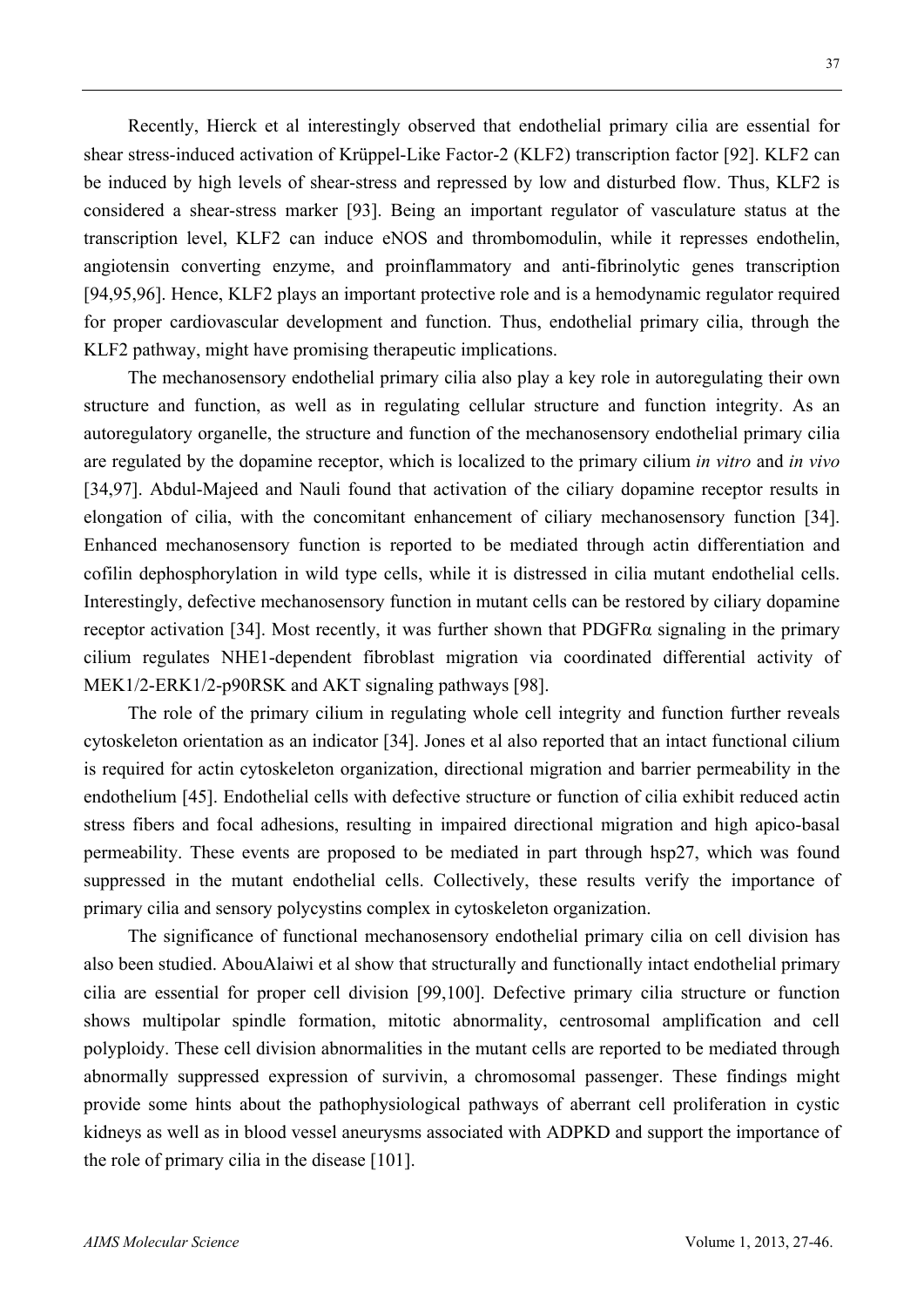The relationship between mechanosensory endothelial primary cilia and atherosclerosis is a vital perspective with direct clinical consequences. In relation to shear stress, atherosclerosis is generated in areas where endothelial cells are exposed to turbulent blood flow and are found at bifurcations of blood vessels. On the other hand, high shear-stress and laminar blood flow can retard atherosclerosis formation in these areas, proposing a vital role for shear-stress in this pathological process [102]. In studies using adult mouse aortic arch and common carotid arteries, primary cilia are found at the atherosclerotic predilection sites [103]. Furthermore, in various experimentally induced flow patterns, primary cilia are found expressed in areas of low or turbulent shear stress. Supporting these findings, primary cilia are expressed in atheromatous plaques of adult human aortic endothelial cells more than in the non-affected areas or fibrous plaque areas [104]. It was also reported that primary cilia disassembled after 2 hours of continuous laminar high shear stress with the termination of IFT in cultured human umbilical vein endothelial cells [105]. These studies suggest a role for endothelial primary cilia as mechanosensors in endothelial dysfunction and consequently in atherogenesis at various vascular sites.



**Figure 4: Nitric oxide (NO) synthesis is dependent on the function of endothelial cilia in the vasculature. Primary cilia are sensory organelles that house sensory proteins and function as calcium signaling compartments. The bending of cilia by fluid-shear stress activates the mechanosensory polycystin complex and initiates biochemical synthesis and the release of NO. This biochemical cascade involves extracellular calcium influx, followed by the activation of various calciumdependent proteins, including calmodulin (CaM), protein kinase C (PKC) and Akt/PKB. This illustration was modified from the original [106].**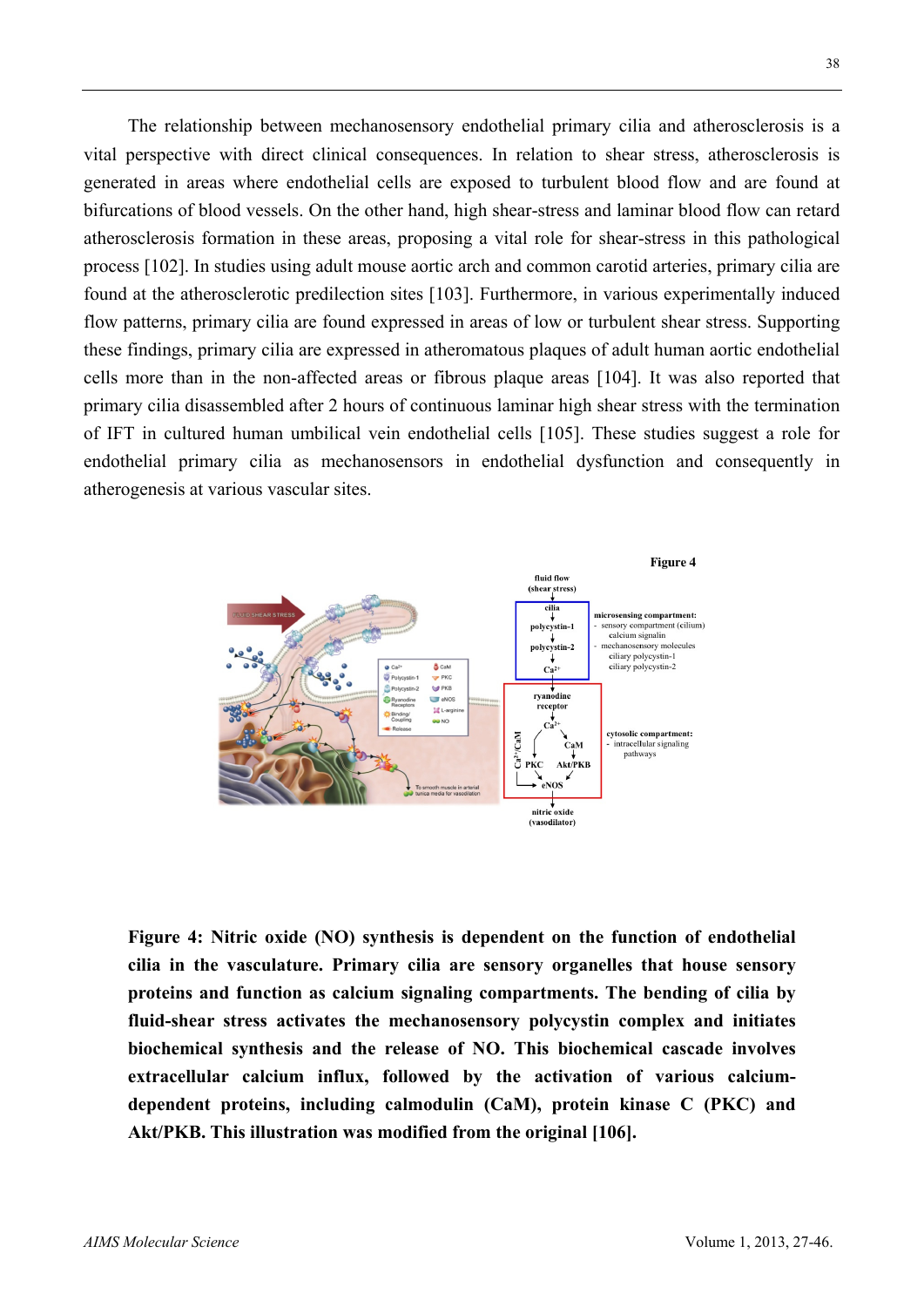#### *5.2 Chemosensory primary cilia*

In addition to its mechanosensory function, the primary cilium gains some attention as a chemosensor. To be a chemosensor, endothelial primary cilium should be a host for a functional receptor that mediates distinct downstream signaling cascades when binding to a ligand. Dopamine receptor type-5 (DR5) is a D1-like dopaminergic receptor. Abdul-Majeed and Nauli found that DR5 localizes to primary cilia of cultured mouse embryonic aortic endothelial cells *in vitro* and mouse femoral arteries *in vivo* [34]. By binding to its ligand, ciliary DR5 triggers downstream signaling manifested by increasing intracellular calcium. In addition to calcium, dopamine and many other chemical activators and inhibitors also evoke endothelial cilia.

Teilmann and Christensen reported the presence of primary cilia in ovarian and extraovarian tissues, including endothelial cells of the female mouse reproductive system [107]. They found that angiopoietin receptors Tie1 and Tie2, receptor tyrosine kinases, are localized to the primary cilia of ovarian endothelial cells in mice. Upon binding their ligands, angiopoietins, these receptors play a vital role in vascularization through VEGF [108] and endothelial apoptosis through the PI3K and Akt pathways [109]. These studies provide another attribute to endothelial primary cilia as chemosensory organelles.

#### **6. Conclusion**

More evidence has emerged to support the important roles of primary cilia play in disease and development. It is now known that primary cilia function as mechanosensory and chemosensory organelles. However, any defect in primary cilia can trigger a wide range of complications, such as in the kidney, vasculatures and many other organs. Yet, many more ciliary proteins involved in either mechanosensory or chemosensory function are still to be sorted out. Only through thorough understanding of individual molecules within the sensory cilia can we appreciate the complexity of the primary cilium in its very diverse roles.

#### **Acknowledgement**

This work was funded by awards from NIH (DK080640 and DK096870). Authors would like to thank Charisse Montgomery for editing assistance.

#### **Conflict of Interest**

The authors declare that there are no conflicts of interest related to this study.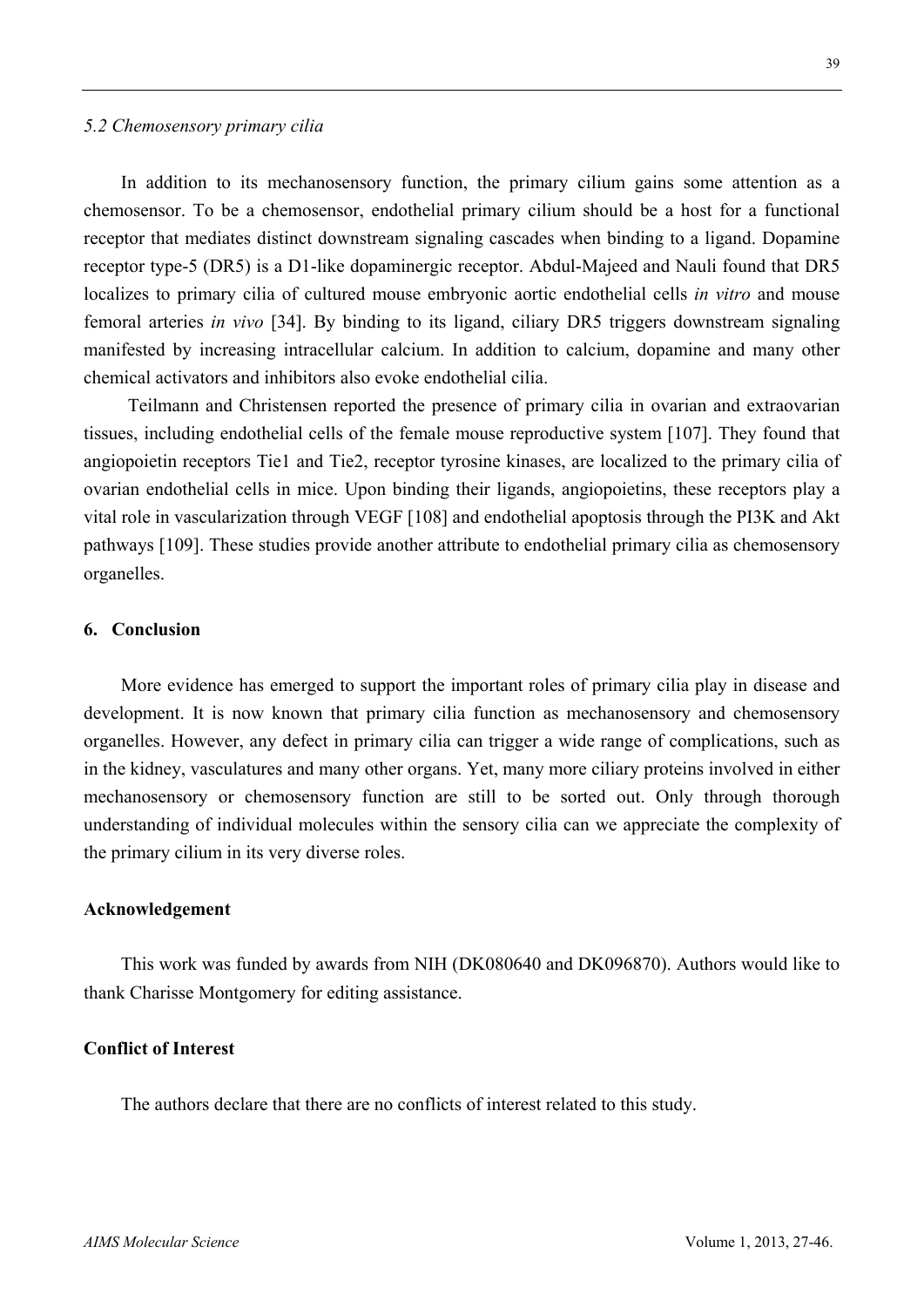#### **References**

- 1. Lentine KL, Xiao H, Machnicki G, et al. (2010) Renal function and healthcare costs in patients with polycystic kidney disease. *Clin J Am Soc Nephrol* 5: 1471-1479.
- 2. Torres VE, Harris PC (2009) Autosomal dominant polycystic kidney disease: the last 3 years. *Kidney Int* 76: 149-168.
- 3. Grantham JJ, Torres VE, Chapman AB, et al. (2006) Volume progression in polycystic kidney disease. *N Engl J Med* 354: 2122-2130.
- 4. Churchill DN, Bear JC, Morgan J, et al. (1984) Prognosis of adult onset polycystic kidney disease re-evaluated. *Kidney Int* 26: 190-193.
- 5. Dell KM (2011) The spectrum of polycystic kidney disease in children. *Adv Chronic Kidney Dis* 18: 339-347.
- 6. Romao EA, Moyses Neto M, Teixeira SR, et al. (2006) Renal and extrarenal manifestations of autosomal dominant polycystic kidney disease. *Braz J Med Biol Res* 39: 533-538.
- 7. Gabow PA (1993) Autosomal dominant polycystic kidney disease. *N Engl J Med* 329: 332- 342.
- 8. Huston J, 3rd, Torres VE, Sulivan PP, et al. (1993) Value of magnetic resonance angiography for the detection of intracranial aneurysms in autosomal dominant polycystic kidney disease. *J Am Soc Nephrol* 3: 1871-1877.
- 9. Abdul-Majeed S, Nauli SM (2011) Polycystic diseases in visceral organs. *Obstet Gynecol Int* 2011: 609370.
- 10. Ratnam S, Nauli SM (2010) Hypertension in Autosomal Dominant Polycystic Kidney Disease: A Clinical and Basic Science Perspective. *Int J Nephrol Urol* 2: 294-308.
- 11. Zimmermann K (1898) Beiträge zur Kenntnis einiger Drüsen und Epithelien. *Arch MikroskopAnat* 52: 552-706.
- 12. Nauli SM, Haymour HS, AbouAlaiwi WA, et al. (2011) Chapter 14: Primary Cilia are Mechanosensory Organelles in Vestibular Tissues. *Mechanosensitivity and Mechanotransduction*: ISBN: 978-990-481-9880-9881.
- 13. Jin X, Mohieldin AM, Muntean BS, et al. (2013) Cilioplasm is a cellular compartment for calcium signaling in response to mechanical and chemical stimuli. *Cell Mol Life Sci*.
- 14. Garcia-Gonzalo FR, Reiter JF (2012) Scoring a backstage pass: mechanisms of ciliogenesis and ciliary access. *J Cell Biol* 197: 697-709.
- 15. Gherman A, Davis EE, Katsanis N (2006) The ciliary proteome database: an integrated community resource for the genetic and functional dissection of cilia. *Nat Genet* 38: 961-962.
- 16. Nauli SM, Jin X, Hierck BP (2011) The mechanosensory role of primary cilia in vascular hypertension. *Int J Vasc Med* 2011: 376281.
- 17. Abdul-Majeed S, Nauli SM (2011) Calcium-mediated mechanisms of cystic expansion. *Biochim Biophys Acta* 1812: 1281-1290.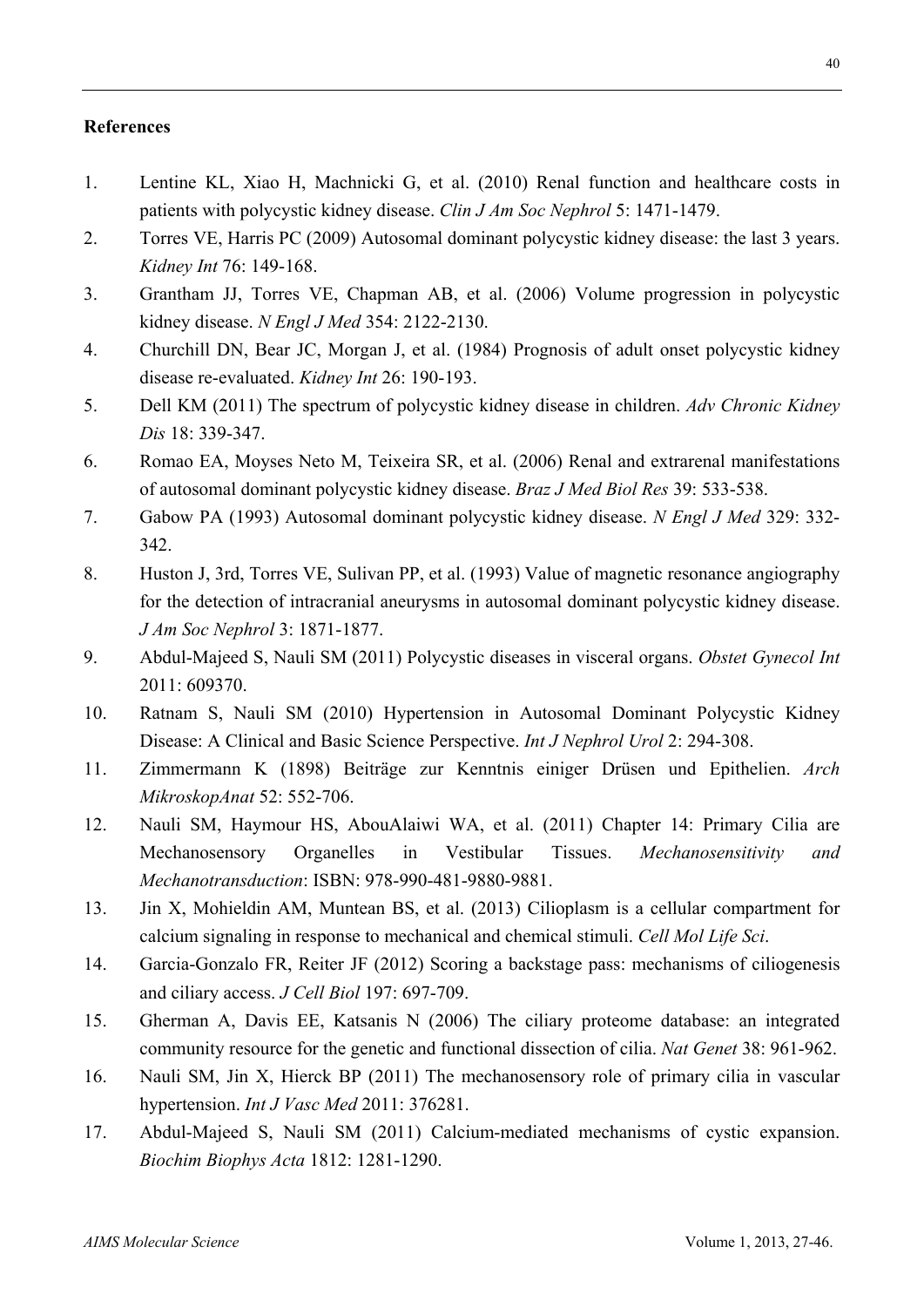- 18. Nauli SM, Zhou J (2004) Polycystins and mechanosensation in renal and nodal cilia. *Bioessays* 26: 844-856.
- 19. Satir P, Pedersen LB, Christensen ST (2010) The primary cilium at a glance. *J Cell Sci* 123: 499-503.
- 20. Wood CR, Huang K, Diener DR, et al. (2013) The cilium secretes bioactive ectosomes. *Curr Biol* 23: 906-911.
- 21. Kaimori JY, Nagasawa Y, Menezes LF, et al. (2007) Polyductin undergoes notch-like processing and regulated release from primary cilia. *Hum Mol Genet* 16: 942-956.
- 22. Qian F, Boletta A, Bhunia AK, et al. (2002) Cleavage of polycystin-1 requires the receptor for egg jelly domain and is disrupted by human autosomal-dominant polycystic kidney disease 1-associated mutations. *Proc Natl Acad Sci U S A* 99: 16981-16986.
- 23. Tanaka Y, Okada Y, Hirokawa N (2005) FGF-induced vesicular release of Sonic hedgehog and retinoic acid in leftward nodal flow is critical for left-right determination. *Nature* 435: 172-177.
- 24. Hogan MC, Manganelli L, Woollard JR, et al. (2009) Characterization of PKD proteinpositive exosome-like vesicles. *J Am Soc Nephrol* 20: 278-288.
- 25. Praetorius HA, Spring KR (2003) Removal of the MDCK cell primary cilium abolishes flow sensing. *J Membr Biol* 191: 69-76.
- 26. Nauli SM, Rossetti S, Kolb RJ, et al. (2006) Loss of polycystin-1 in human cyst-lining epithelia leads to ciliary dysfunction. *J Am Soc Nephrol* 17: 1015-1025.
- 27. Nauli SM, Alenghat FJ, Luo Y, et al. (2003) Polycystins 1 and 2 mediate mechanosensation in the primary cilium of kidney cells. *Nat Genet* 33: 129-137.
- 28. AbouAlaiwi WA, Takahashi M, Mell BR, et al. (2009) Ciliary polycystin-2 is a mechanosensitive calcium channel involved in nitric oxide signaling cascades. *Circ Res* 104: 860-869.
- 29. Schwartz EA, Leonard ML, Bizios R, et al. (1997) Analysis and modeling of the primary cilium bending response to fluid shear. *Am J Physiol* 272: F132-138.
- 30. Downs ME, Nguyen AM, Herzog FA, et al. (2012) An experimental and computational analysis of primary cilia deflection under fluid flow. *Comput Methods Biomech Biomed Engin*.
- 31. Resnick A, Hopfer U (2008) Mechanical stimulation of primary cilia. *Front Biosci* 13: 1665- 1680.
- 32. Rydholm S, Zwartz G, Kowalewski JM, et al. (2010) Mechanical properties of primary cilia regulate the response to fluid flow. *Am J Physiol Renal Physiol* 298: F1096-1102.
- 33. Forman JR, Qamar S, Paci E, et al. (2005) The remarkable mechanical strength of polycystin-1 supports a direct role in mechanotransduction. *J Mol Biol* 349: 861-871.
- 34. Abdul-Majeed S, Nauli SM (2011) Dopamine receptor type 5 in the primary cilia has dual chemo- and mechano-sensory roles. *Hypertension* 58: 325-331.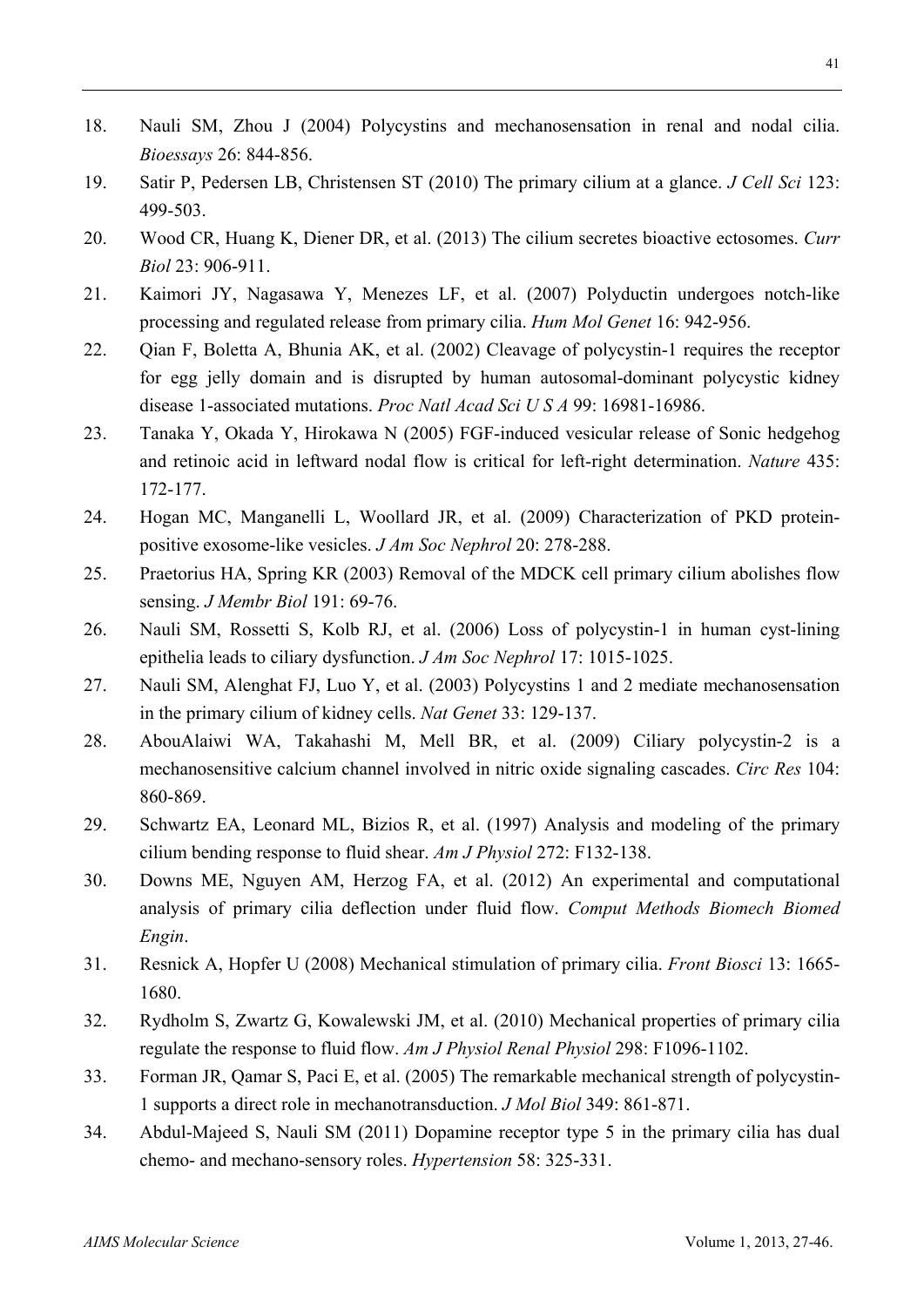- 35. Hamon M, Doucet E, Lefevre K, et al. (1999) Antibodies and antisense oligonucleotide for probing the distribution and putative functions of central 5-HT6 receptors. *Neuropsychopharmacology* 21: 68S-76S.
- 36. Handel M, Schulz S, Stanarius A, et al. (1999) Selective targeting of somatostatin receptor 3 to neuronal cilia. *Neuroscience* 89: 909-926.
- 37. Masyuk AI, Gradilone SA, Banales JM, et al. (2008) Cholangiocyte primary cilia are chemosensory organelles that detect biliary nucleotides via P2Y12 purinergic receptors. *Am J Physiol Gastrointest Liver Physiol* 295: G725-734.
- 38. Berbari NF, Johnson AD, Lewis JS, et al. (2008) Identification of ciliary localization sequences within the third intracellular loop of G protein-coupled receptors. *Mol Biol Cell* 19: 1540-1547.
- 39. Rohatgi R, Milenkovic L, Scott MP (2007) Patched1 regulates hedgehog signaling at the primary cilium. *Science* 317: 372-376.
- 40. Corbit KC, Aanstad P, Singla V, et al. (2005) Vertebrate Smoothened functions at the primary cilium. *Nature* 437: 1018-1021.
- 41. Kim E, Arnould T, Sellin LK, et al. (1999) The polycystic kidney disease 1 gene product modulates Wnt signaling. *J Biol Chem* 274: 4947-4953.
- 42. Schneider L, Clement CA, Teilmann SC, et al. (2005) PDGFRalphaalpha signaling is regulated through the primary cilium in fibroblasts. *Curr Biol* 15: 1861-1866.
- 43. Soetedjo L, Glover DA, Jin H (2013) Targeting of vasoactive intestinal peptide receptor 2, VPAC2, a secretin family G-protein coupled receptor, to primary cilia. *Biol Open* 2: 686-694.
- 44. Schneider L, Cammer M, Lehman J, et al. (2010) Directional cell migration and chemotaxis in wound healing response to PDGF-AA are coordinated by the primary cilium in fibroblasts. *Cell Physiol Biochem* 25: 279-292.
- 45. Jones TJ, Adapala RK, Geldenhuys WJ, et al. (2012) Primary cilia regulates the directional migration and barrier integrity of endothelial cells through the modulation of hsp27 dependent actin cytoskeletal organization. *J Cell Physiol* 227: 70-76.
- 46. Jones TJ, Nauli SM (2012) Mechanosensory calcium signaling. *Adv Exp Med Biol* 740: 1001- 1015.
- 47. Choi YH, Suzuki A, Hajarnis S, et al. (2011) Polycystin-2 and phosphodiesterase 4C are components of a ciliary A-kinase anchoring protein complex that is disrupted in cystic kidney diseases. *Proc Natl Acad Sci U S A* 108: 10679-10684.
- 48. Green JA, Gu C, Mykytyn K (2012) Heteromerization of ciliary G protein-coupled receptors in the mouse brain. *PLoS One* 7: e46304.
- 49. Marley A, Choy RW, von Zastrow M (2013) GPR88 reveals a discrete function of primary cilia as selective insulators of GPCR cross-talk. *PLoS One* 8: e70857.
- 50. Kolb RJ, Nauli SM (2008) Ciliary dysfunction in polycystic kidney disease: an emerging model with polarizing potential. *Front Biosci* 13: 4451-4466.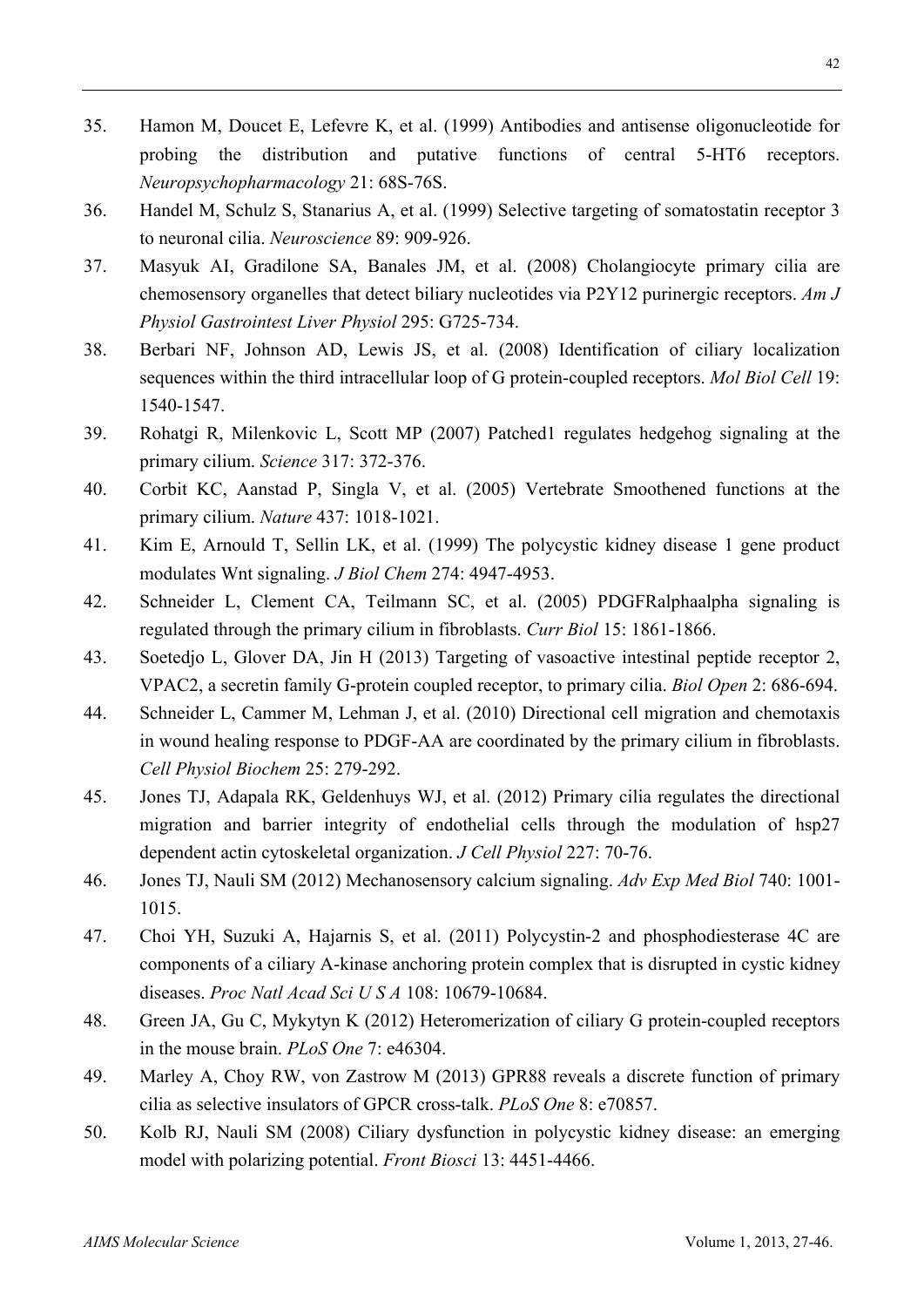- 51. Nims N, Vassmer D, Maser RL (2003) Transmembrane domain analysis of polycystin-1, the product of the polycystic kidney disease-1 (PKD1) gene: evidence for 11 membranespanning domains. *Biochemistry* 42: 13035-13048.
- 52. Scheffers MS, van der Bent P, Prins F, et al. (2000) Polycystin-1, the product of the polycystic kidney disease 1 gene, co-localizes with desmosomes in MDCK cells. *Hum Mol Genet* 9: 2743-2750.
- 53. Huan Y, van Adelsberg J (1999) Polycystin-1, the PKD1 gene product, is in a complex containing E-cadherin and the catenins. *J Clin Invest* 104: 1459-1468.
- 54. Yu S, Hackmann K, Gao J, et al. (2007) Essential role of cleavage of Polycystin-1 at G protein-coupled receptor proteolytic site for kidney tubular structure. *Proc Natl Acad Sci U S A* 104: 18688-18693.
- 55. Low SH, Vasanth S, Larson CH, et al. (2006) Polycystin-1, STAT6, and P100 function in a pathway that transduces ciliary mechanosensation and is activated in polycystic kidney disease. *Dev Cell* 10: 57-69.
- 56. Chauvet V, Tian X, Husson H, et al. (2004) Mechanical stimuli induce cleavage and nuclear translocation of the polycystin-1 C terminus. *J Clin Invest* 114: 1433-1443.
- 57. Lal M, Song X, Pluznick JL, et al. (2008) Polycystin-1 C-terminal tail associates with betacatenin and inhibits canonical Wnt signaling. *Hum Mol Genet* 17: 3105-3117.
- 58. Delmas P, Nauli SM, Li X, et al. (2004) Gating of the polycystin ion channel signaling complex in neurons and kidney cells. *FASEB J* 18: 740-742.
- 59. Parnell SC, Magenheimer BS, Maser RL, et al. (1998) The polycystic kidney disease-1 protein, polycystin-1, binds and activates heterotrimeric G-proteins in vitro. *Biochem Biophys Res Commun* 251: 625-631.
- 60. Parnell SC, Magenheimer BS, Maser RL, et al. (2002) Polycystin-1 activation of c-Jun Nterminal kinase and AP-1 is mediated by heterotrimeric G proteins. *J Biol Chem* 277: 19566- 19572.
- 61. Arnould T, Kim E, Tsiokas L, et al. (1998) The polycystic kidney disease 1 gene product mediates protein kinase C alpha-dependent and c-Jun N-terminal kinase-dependent activation of the transcription factor AP-1. *J Biol Chem* 273: 6013-6018.
- 62. Le NH, van der Wal A, van der Bent P, et al. (2005) Increased activity of activator protein-1 transcription factor components ATF2, c-Jun, and c-Fos in human and mouse autosomal dominant polycystic kidney disease. *J Am Soc Nephrol* 16: 2724-2731.
- 63. Shaulian E, Karin M (2002) AP-1 as a regulator of cell life and death. *Nat Cell Biol* 4: E131- 136.
- 64. Yu W, Kong T, Beaudry S, et al. (2010) Polycystin-1 protein level determines activity of the Galpha12/JNK apoptosis pathway. *J Biol Chem* 285: 10243-10251.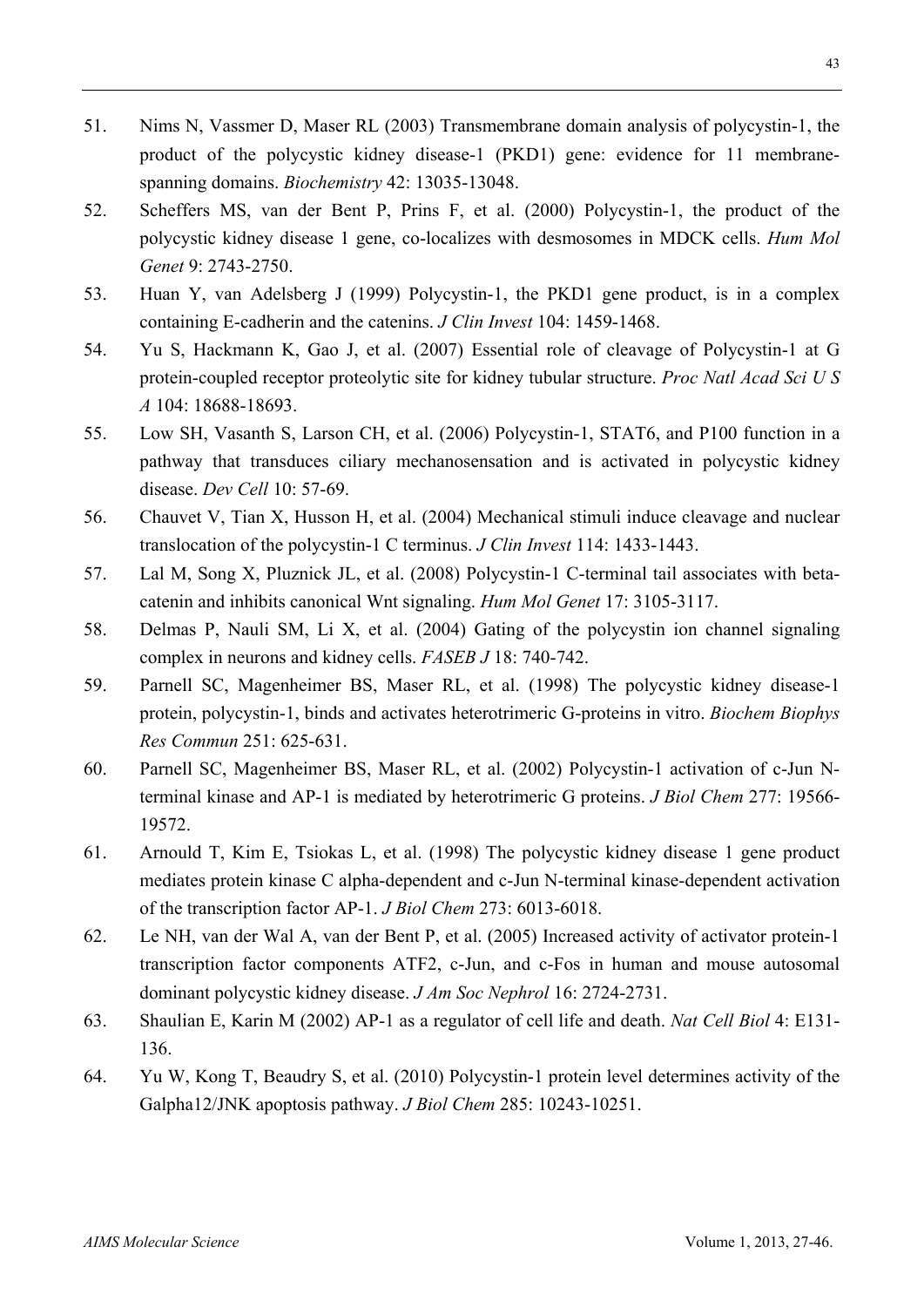- 65. Puri S, Magenheimer BS, Maser RL, et al. (2004) Polycystin-1 activates the calcineurin/NFAT (nuclear factor of activated T-cells) signaling pathway. *J Biol Chem* 279: 55455-55464.
- 66. Distefano G, Boca M, Rowe I, et al. (2009) Polycystin-1 regulates extracellular signalregulated kinase-dependent phosphorylation of tuberin to control cell size through mTOR and its downstream effectors S6K and 4EBP1. *Mol Cell Biol* 29: 2359-2371.
- 67. Shillingford JM, Murcia NS, Larson CH, et al. (2006) The mTOR pathway is regulated by polycystin-1, and its inhibition reverses renal cystogenesis in polycystic kidney disease. *Proc Natl Acad Sci U S A* 103: 5466-5471.
- 68. Mochizuki T, Wu G, Hayashi T, et al. (1996) PKD2, a gene for polycystic kidney disease that encodes an integral membrane protein. *Science* 272: 1339-1342.
- 69. Cai Y, Maeda Y, Cedzich A, et al. (1999) Identification and characterization of polycystin-2, the PKD2 gene product. *J Biol Chem* 274: 28557-28565.
- 70. Hanaoka K, Qian F, Boletta A, et al. (2000) Co-assembly of polycystin-1 and -2 produces unique cation-permeable currents. *Nature* 408: 990-994.
- 71. Qian F, Germino FJ, Cai Y, et al. (1997) PKD1 interacts with PKD2 through a probable coiled-coil domain. *Nat Genet* 16: 179-183.
- 72. Nauli SM, Jin X, AbouAlaiwi WA, et al. (2013) Non-motile primary cilia as fluid shear stress mechanosensors. *Methods Enzymol* 525: 1-20.
- 73. Liu W, Murcia NS, Duan Y, et al. (2005) Mechanoregulation of intracellular Ca2+ concentration is attenuated in collecting duct of monocilium-impaired orpk mice. *Am J Physiol Renal Physiol* 289: F978-988.
- 74. Praetorius HA, Spring KR (2001) Bending the MDCK cell primary cilium increases intracellular calcium. *J Membr Biol* 184: 71-79.
- 75. Xu C, Shmukler BE, Nishimura K, et al. (2009) Attenuated, flow-induced ATP release contributes to absence of flow-sensitive, purinergic Cai2+ signaling in human ADPKD cyst epithelial cells. *Am J Physiol Renal Physiol* 296: F1464-1476.
- 76. Li Y, Wright JM, Qian F, et al. (2005) Polycystin 2 interacts with type I inositol 1,4,5 trisphosphate receptor to modulate intracellular Ca2+ signaling. *J Biol Chem* 280: 41298- 41306.
- 77. Li Y, Santoso NG, Yu S, et al. (2009) Polycystin-1 interacts with inositol 1,4,5-trisphosphate receptor to modulate intracellular Ca2+ signaling with implications for polycystic kidney disease. *J Biol Chem* 284: 36431-36441.
- 78. Praetorius HA, Leipziger J (2009) Released nucleotides amplify the cilium-dependent, flowinduced [Ca2+]i response in MDCK cells. *Acta Physiol (Oxf)* 197: 241-251.
- 79. Praetorius HA, Praetorius J, Nielsen S, et al. (2004) Beta1-integrins in the primary cilium of MDCK cells potentiate fibronectin-induced Ca2+ signaling. *Am J Physiol Renal Physiol* 287: F969-978.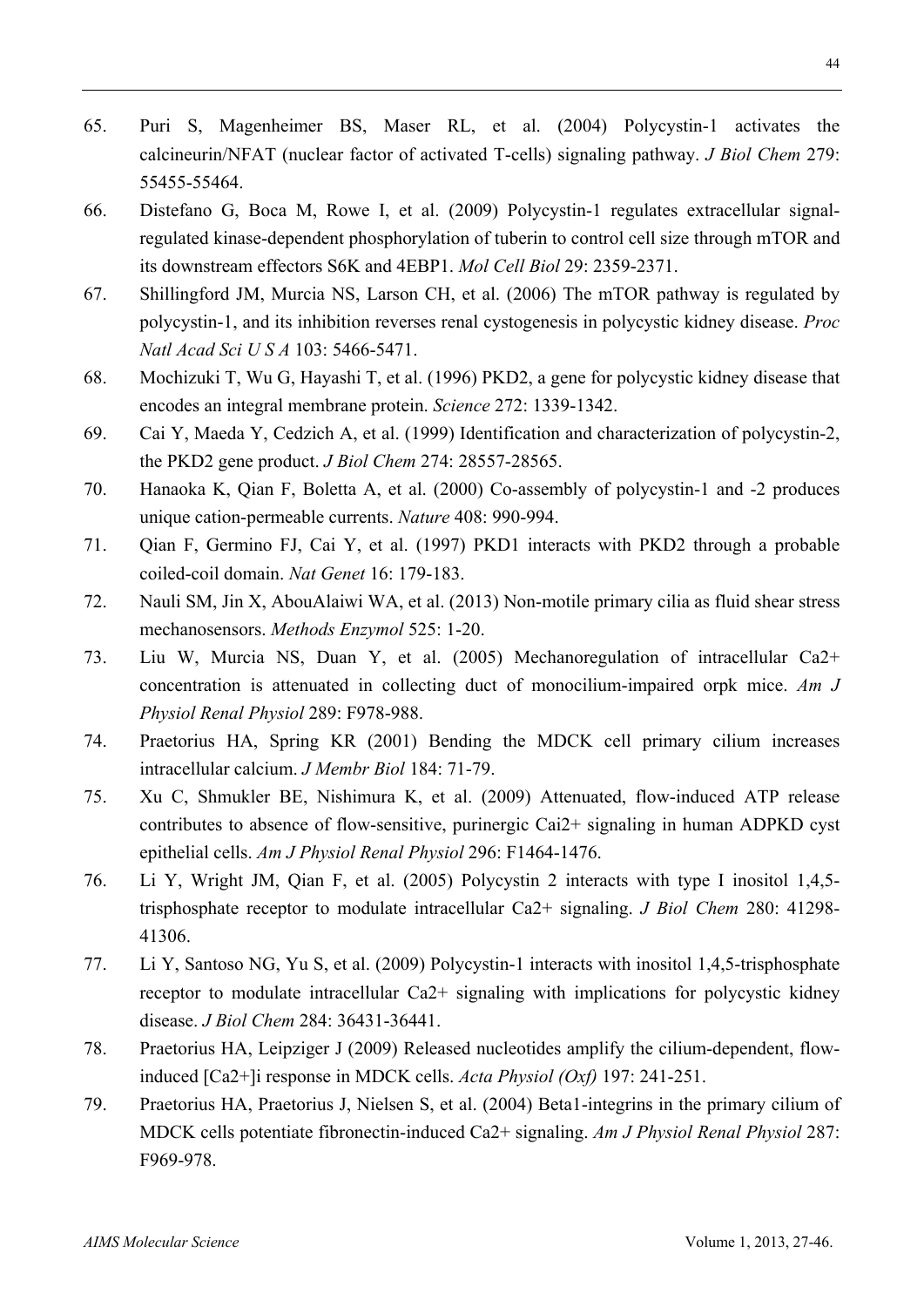- 80. Eggenschwiler JT, Anderson KV (2007) Cilia and developmental signaling. *Annu Rev Cell Dev Biol* 23: 345-373.
- 81. Lum L, Beachy PA (2004) The Hedgehog response network: sensors, switches, and routers. *Science* 304: 1755-1759.
- 82. Mohieldin AM, Upadhyay VS, Ong ACM, et al. (2013) Autosomal Dominant Polycystic Kidney Disease: Pathophysiology and Treatment. *Autosomal Dominant Disorders: New Research* ISBN: 978-1-62808-761-1: 6x9 - (NBC-R).
- 83. Nauli SM (2011) An ACE inhibitor improves vascular outcomes in a PKD model. *Am J Physiol Renal Physiol* 301: F958.
- 84. Andersson M, Karlsson L, Svensson PA, et al. (2005) Differential global gene expression response patterns of human endothelium exposed to shear stress and intraluminal pressure. *J Vasc Res* 42: 441-452.
- 85. Masuda H, Zhuang YJ, Singh TM, et al. (1999) Adaptive remodeling of internal elastic lamina and endothelial lining during flow-induced arterial enlargement. *Arterioscler Thromb Vasc Biol* 19: 2298-2307.
- 86. Pries AR, Secomb TW, Gaehtgens P (1995) Design principles of vascular beds. *Circ Res* 77: 1017-1023.
- 87. Ohura N, Yamamoto K, Ichioka S, et al. (2003) Global analysis of shear stress-responsive genes in vascular endothelial cells. *J Atheroscler Thromb* 10: 304-313.
- 88. Langille BL, Bendeck MP, Keeley FW (1989) Adaptations of carotid arteries of young and mature rabbits to reduced carotid blood flow. *Am J Physiol* 256: H931-939.
- 89. Langille BL, O'Donnell F (1986) Reductions in arterial diameter produced by chronic decreases in blood flow are endothelium-dependent. *Science* 231: 405-407.
- 90. Huang C, Holfeld J, Schaden W, et al. (2013) Mechanotherapy: revisiting physical therapy and recruiting mechanobiology for a new era in medicine. *Trends Mol Med* 19: 555-564.
- 91. Nauli SM, Kawanabe Y, Kaminski JJ, et al. (2008) Endothelial cilia are fluid shear sensors that regulate calcium signaling and nitric oxide production through polycystin-1. *Circulation* 117: 1161-1171.
- 92. Hierck BP, Van der Heiden K, Alkemade FE, et al. (2008) Primary cilia sensitize endothelial cells for fluid shear stress. *Dev Dyn* 237: 725-735.
- 93. Wang N, Miao H, Li YS, et al. (2006) Shear stress regulation of Kruppel-like factor 2 expression is flow pattern-specific. *Biochem Biophys Res Commun* 341: 1244-1251.
- 94. Boon RA, Horrevoets AJ (2009) Key transcriptional regulators of the vasoprotective effects of shear stress. *Hamostaseologie* 29: 39-40, 41-33.
- 95. Dekker RJ, van Thienen JV, Rohlena J, et al. (2005) Endothelial KLF2 links local arterial shear stress levels to the expression of vascular tone-regulating genes. *Am J Pathol* 167: 609-618.